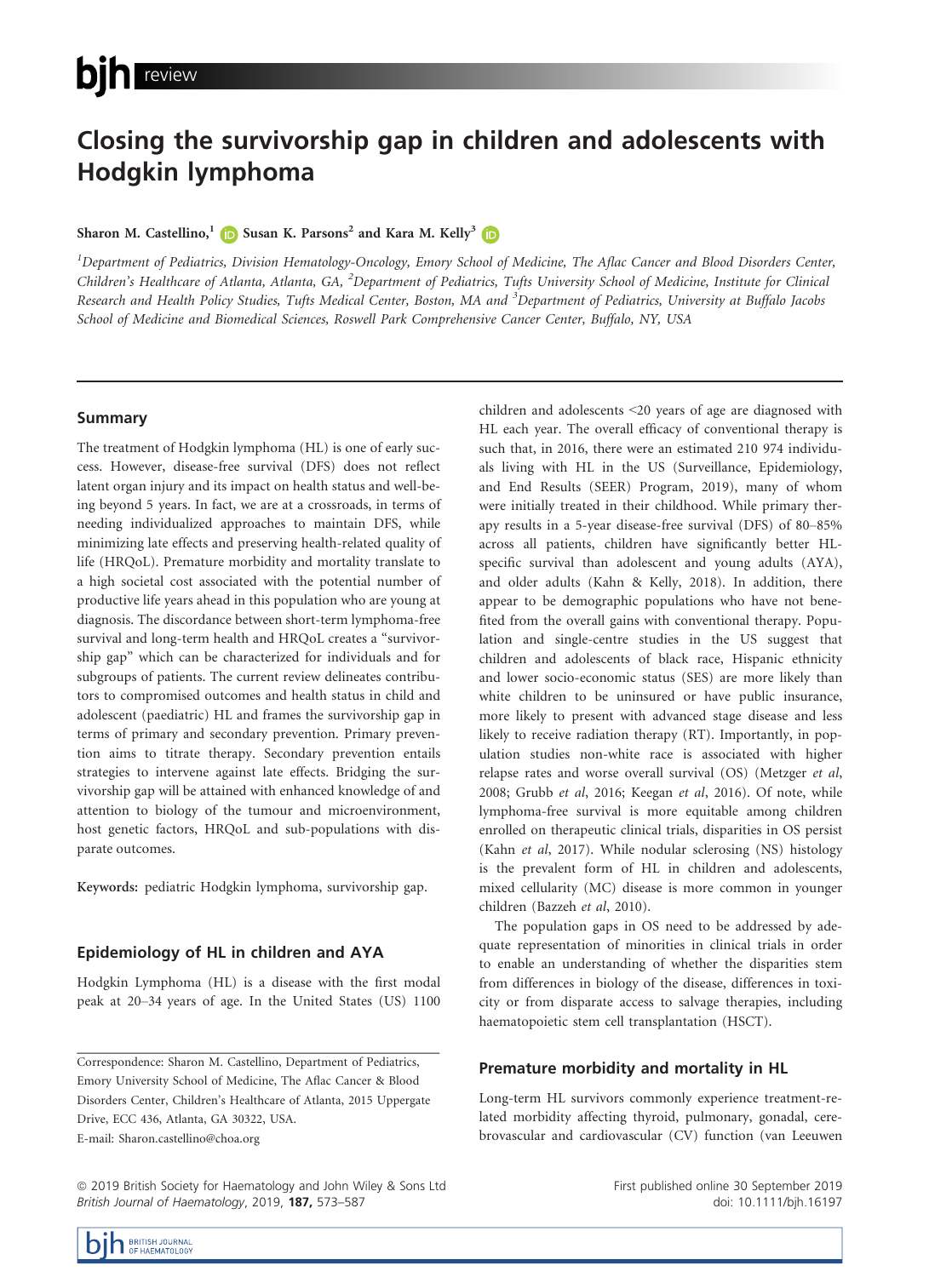et al, 2000; Oeffinger et al, 2006; Geenen et al, 2007; Swerdlow et al, 2007) (Fig 1). In addition, curative therapy has been associated with an excess risk of developing second malignant neoplasms (SMN) (Aleman et al, 2003; Bhatia et al, 2003; Castellino et al, 2011). These late treatment sequelae negatively impact survivors' health status (Hudson et al, 2003) and predispose them to premature death. Contributors to the life-long burden of morbidity in young HL patients include: acute toxicity and impaired health-related quality of life (HRQoL) during and following treatment; latent effects of initial or relapse therapies; and financial hardship during therapy, which follows into the survivorship period for decades (Linendoll et al, 2016; Parsons & Kumar, 2019).

Despite 5-year DFS rates approaching 95%, the risk of allcause mortality with historic therapy remains higher than the age-matched population. The Childhood Cancer Survivor study (CCSS) reported OS of 741% [95% confidence interval (CI)  $71.8-76.6$ ] at 30 years for paediatric HL survivors treated between 1970 and 1986 and surviving at least 5 years (Castellino et al, 2011). The majority of this cohort was treated with extended field RT, with some receiving combination chemotherapy and staging splenectomy. The standard mortality ratio differed by sex, and was  $6.3$  (95% CI:  $5.6-7.1$ ) for males and 120 (95% CI: 104–138) for females. The excess adverse risk (EAR) for overall death was estimated at 95.5 per 10 000 person-years (95% CI: 861–1055). The EAR per 10 000 person-years for the leading causes of death was 383 for HL, 23.9 for SMN, and 13.1 for CV disease (Castellino et al, 2011). With changes in radiation doses and in field size, the 15-year cumulative incidence of at least one grade 3–5 condition was significantly lower for survivors diagnosed in 1990–1999 (the expansion cohort of CCSS) compared with those diagnosed with HL in 1970–1979 (17.7% vs. 26.4%;  $P < 0.0001$ ) (Gibson *et al*, 2018). Thus, it appears that reductions in therapy have already translated into reduced all-cause and cause-specific mortality attributed to SMN and CV disease (Armstrong et al, 2016).

The German HL Late Effects Research Project captured detailed outcomes in 2548 survivors of childhood HL



Fig 1. Modifiable off target effects amenable to primary or secondary prevention in survivors of paediatric Hodgkin lymphoma. *"*Novel therapies: Brentuxzimab vedotin, Checkpoint inhibitors, CD30 Chimeric Antigen Receptor T cells. DFS, disease-free survival; GVHD, graft-versus-host disease; HRQoL, health-related quality of life; HSCT, haematopoietic stem cell transplantation.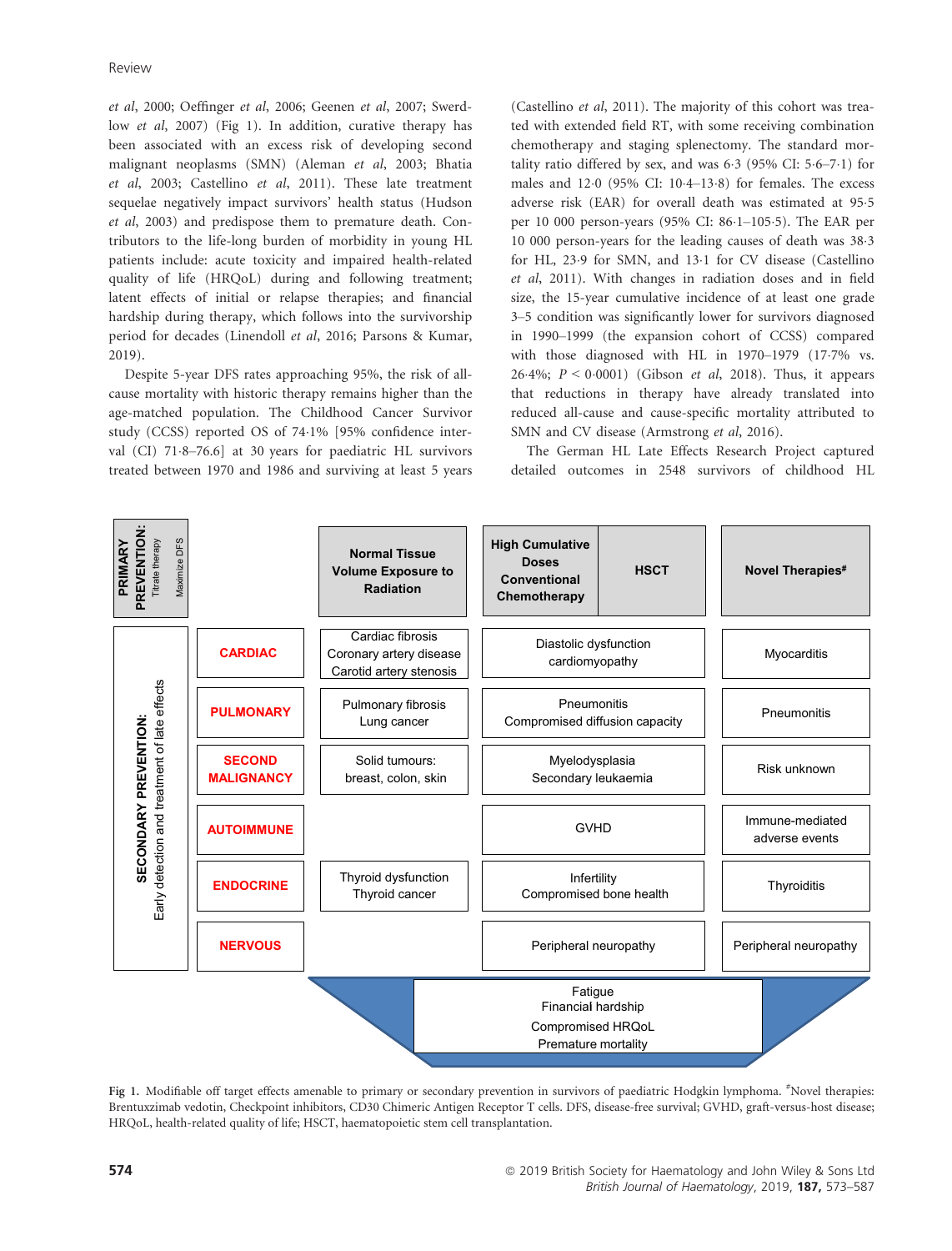between 1970 and 2002. While many of the overall late effects mirror those self-reported by CCSS participants, this study was able to validate cardiac outcomes (Schellong et al, 2010) and characterize sequential improvements in the risk of male fertility with decreased utilization of procarbazine. In the St. Jude Life Cohort, where participants underwent a detailed standardized CV assessment, the cumulative incidence of HL survivors experiencing at least one grade 3–5 CV condition was 45.5% at 50 years, compared with 15.7% in community controls (Bhakta et al, 2016). Myocardial infarction and structural heart defects were prevalent contributors to the excess burden in survivors and were associated with high cardiac radiation dose  $(\geq 35 \text{ Gy})$ , reflecting the treatment era of extended field approaches. Survivors of childhood HL, particularly those with neurological, cardiac and pulmonary chronic conditions, are at risk for impaired fitness and diminished HRQoL (Wogksch et al, 2019). Long term survivorship studies to date have been unable to sort out the added burden of salvage therapy, specifically autologous HSCT, underlying late effects and premature mortality.

Data from historic cohorts inform us that high cumulative doses of chemotherapy and extended field RT were the drivers of compromised long-term survivorship (Fig 1, Table I). Since the late 1990s, efforts have focused on finding the efficacy-toxicity balance toward narrowing the survivorship gap. While epidemiological data from long-term survivors of HL has characterized the range and dose associations of conventional chemotherapy and RT to latent organ toxicity, the changes in therapy since 1997 and the promise of replacement of conventional therapy with novel agents remains to be realised because follow-up is short. Recognition of the cost of cure has informed primary and secondary approaches to improve the long-term trajectory of health in children and adolescents with HL. Internationally, the goals for paediatric HL trials have been to improve or maintain excellent disease control while reducing treatment burden.

# Primary prevention to close the survivorship gap

# Refining frontline conventional therapy

Reduction of the burden of treatment in HL survivors begins with continued refinement in primary therapy approaches. Therapy for children with lymphocyte-predominant histology HL has diverged from therapy for NS and MC disease, with the recognition that this is a biologically different disease (Appel et al, 2016; Marks et al, 2018). A comprehensive review in 2015 summarized contemporary paediatric treatment approaches for de novo HL (Kelly, 2015). Five-year DFS in paediatric HL ranged from 798% to 97% for low risk HL (Landman-Parker et al, 2000; Mauz-Korholz et al, 2010; Metzger et al, 2012; Tebbi et al, 2012; Wolden et al, 2012; Keller et al, 2018) to 77 to 90 % for high risk disease (Schwartz et al, 2009; Mauz-Korholz et al, 2010; Kelly et al, 2011; Wolden et al, 2012; Friedman et al, 2014; Kelly et al, 2019) in completed trials. With the goal of lowering cumulative doses of anthracyclines to a doxorubicin equivalent dose of  $\leq$ 250 mg/m<sup>2</sup> and alkylating agents to  $\leq$ 7 g/m<sup>2</sup> (cyclophosphamide equivalent dose) (Green et al, 2010), contemporary paediatric chemotherapy regimens have diverged from the conventional adult approaches of ABVD (adriamycin, bleomycin, vinblastine, dacarbazine) and BEACOPP (bleomycin, etoposide, adriamycin, cyclophosphamide, vincristine, prednisone, procarbazine) by using combination chemotherapy with non-cross-resistant agents [adriamycin, bleomycin, vincristine, etoposide, prednisone, cyclophosphamide (ABVE-PC) or vincristine, etoposide, prednisone, adriamycin/ cyclophosphamide vincristine, prednisone, dacarbazine (OEPA/COPDac)] (Mauz-Korholz et al, 2010; Friedman et al, 2014). The delivery of dose dense therapy in Children's Oncology Group (COG) regimens is facilitated by supportive care including granulocyte colony-stimulating factor (GCSF) and accepted myelosuppression in paediatric settings. These studies demonstrate anti-lymphoma efficacy with lower cumulative doses of alkylating agents and anthracyclines (Table II) than are customary with adult treatment regimens (Kelly, 2015). Furthermore, risk-based response adapted approaches, facilitated by interim imaging in recent paediatric trials have decreased RT delivery (Friedman et al, 2014; Keller et al, 2018; Kelly et al, 2019).

Although the risk for some late toxicities varies by gender, with male patients being at higher risk for infertility associated with alkylator-based therapy and female patients at greater risk for the development of breast cancer within the RT field (Armstrong et al, 2007; Castellino et al, 2011), few paediatric trials have investigated regimens that tailored treatment by gender (Kelly et al, 2011). With the procarbazine-free regimen OEPA/COPDac, boys had comparable DFS to girls who received the standard OPPA-COPP regimen in the GPOH-HD-2002 trial (Korholz et al, 2004; Mauz-Korholz et al, 2010). Substitution of RT with alkylator therapy in girls with high risk HL was associated with comparable outcomes as boys in the COG trial C59704 (Kelly et al, 2011).

The continued dependence on consolidative involved-field RT toward maintaining 5-year DFS in paediatric HL has been critiqued. In the pre-positron emission tomography (PET) era trials in adult HL (Johnson et al, 2010; Borchmann et al, 2011; Gordon et al, 2013) found a significant benefit to the use of RT as part of initial therapy. More recently, the GITIL/FIL HD 0607 trial found no significant benefit to RT among patients with nodal masses  $\geq$ 5 cm who had a negative PET scan after two and four cycles of ABVD (Casasnovas et al, 2019), and adult HL protocols incorporating escalated dose BEACOPP have reported 5-year progression-free survival (PFS) rates >85% with limited or no routine use of RT (Borchmann et al, 2018). These findings suggest that PET-computed tomography (CT) may be utilized to tailor or avoid RT for the majority of HL patients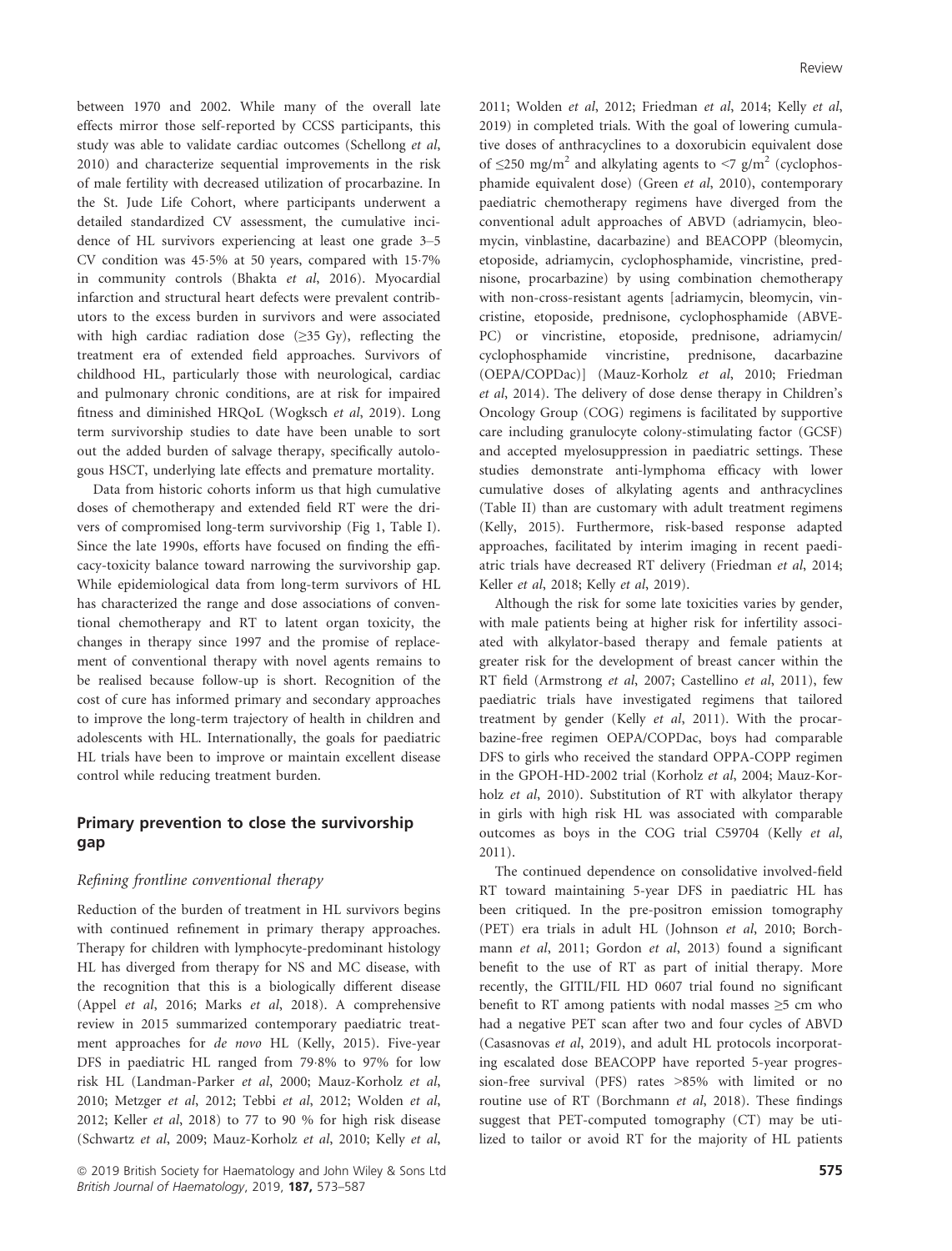|  |  |  |  |  |  | Table I. Primary and secondary prevention strategies to close survivorship gaps in paediatric Hodgkin lymphoma. |  |  |  |  |
|--|--|--|--|--|--|-----------------------------------------------------------------------------------------------------------------|--|--|--|--|
|--|--|--|--|--|--|-----------------------------------------------------------------------------------------------------------------|--|--|--|--|

|                                                                 |                                                                                                                                          | Secondary prevention                                                                                                            |  |  |  |
|-----------------------------------------------------------------|------------------------------------------------------------------------------------------------------------------------------------------|---------------------------------------------------------------------------------------------------------------------------------|--|--|--|
| Normal tissue volume exposure                                   | Tailor application of RT                                                                                                                 | Guideline based†<br>Screening for early detection of SMN in RT field:<br>-Breast – self-examination; mammogram; breast MRI      |  |  |  |
| to RT                                                           | -Utilize decision models toward shared decisions<br>on use of RT for de novo disease based on tumour                                     |                                                                                                                                 |  |  |  |
| -Thyroid dysfunction<br>-Cardio-toxicity<br>-Pulmonary Toxicity | (stage, bulk) and patient factors<br>-Imaging and biological biomarkers to determine<br>overall and disease site-specific benefit for RT | -Colon - colonoscopy; stool guaiac<br>-Lung $-$ spiral CT<br>-Skin - physical examination<br>-Thyroid - examination; ultrasound |  |  |  |
| -SMN                                                            |                                                                                                                                          |                                                                                                                                 |  |  |  |
|                                                                 | Modify RT dose and fields                                                                                                                | Screening for cardio-pulmonary health:                                                                                          |  |  |  |
|                                                                 | -INRT<br>-New techniques (Breath hold, IMRT)<br>-Proton therapy                                                                          | -Echocardiogram; EKG<br>-Lipid and metabolic screening<br>-Carotid artery exam vs. ultrasound<br>-Coronary artery score         |  |  |  |
|                                                                 |                                                                                                                                          |                                                                                                                                 |  |  |  |
|                                                                 |                                                                                                                                          | Screening endocrine health:                                                                                                     |  |  |  |
|                                                                 |                                                                                                                                          | -TSH; Free thyroxine                                                                                                            |  |  |  |
| High cumulative doses                                           | Personalized initial therapy                                                                                                             | Guideline based†                                                                                                                |  |  |  |
| Alkylating agent chemotherapy<br>Anthracycline chemotherapy     | -Minimize cumulative doses based on:<br>harmonized risk                                                                                  | Screening for early detection of SMN:<br>-MDS; secondary leukaemia - FBC                                                        |  |  |  |
| <b>HSCT</b>                                                     | criteria; clinical predictors; host                                                                                                      | Screening for cardio-pulmonary health:                                                                                          |  |  |  |
| -Cardio-toxicity                                                | pharmacogenomics<br>-Inclusion of, or substitution with novel agents:<br>integral biomarkers; response adaptation                        | -Echocardiogram; EKG                                                                                                            |  |  |  |
| -Pulmonary Toxicity<br>-SMN                                     | -Expansion of trials of novel agents to younger<br>adolescents                                                                           | -Lipid and metabolic screening<br>-PFT                                                                                          |  |  |  |
| -Infertility                                                    |                                                                                                                                          | Screening endocrine health:                                                                                                     |  |  |  |
|                                                                 | Tailor salvage regimens, use of HSCT in relapse<br>-Use of maintenance novel agents after HSCT                                           | -Sex hormones; ovarian reserve<br>Pharmacological management of CV risk<br>Reproductive assistance                              |  |  |  |
|                                                                 | <b>Fertility preservation</b>                                                                                                            |                                                                                                                                 |  |  |  |
|                                                                 | -Preservation: Sperm; testicular tissue; oocyte                                                                                          | Survivorship care/health maintenance                                                                                            |  |  |  |
|                                                                 | -GnRH analogue therapy                                                                                                                   | -Patient education                                                                                                              |  |  |  |
|                                                                 | Supportive care                                                                                                                          | -Survivorship care plans<br>-Electronic personal health records; transition care                                                |  |  |  |
|                                                                 | -GCSF to support delivery of dose-dense therapy                                                                                          | -Diet                                                                                                                           |  |  |  |
|                                                                 | -Cardio-protection (dexrazoxane)<br>-Anticipate and manage immune-mediated adverse                                                       | -Exercise<br>-Smoking avoidance/cessation                                                                                       |  |  |  |
|                                                                 | events                                                                                                                                   | -HPV vaccination                                                                                                                |  |  |  |
| Novel therapies*                                                | Biologically-based selection of patients                                                                                                 | Long term follow-up                                                                                                             |  |  |  |
|                                                                 | Inclusion of adolescent patients in clinical trials                                                                                      | -Neuropathy                                                                                                                     |  |  |  |
|                                                                 | -A priori subgroup analyses of toxicity in the<br>younger cohort                                                                         | -Immune function<br>-Immune mediated-adverse events                                                                             |  |  |  |
|                                                                 | <b>PROs</b>                                                                                                                              |                                                                                                                                 |  |  |  |
|                                                                 | -Early detection/management of symptom, to<br>maximize<br>dose delivery                                                                  |                                                                                                                                 |  |  |  |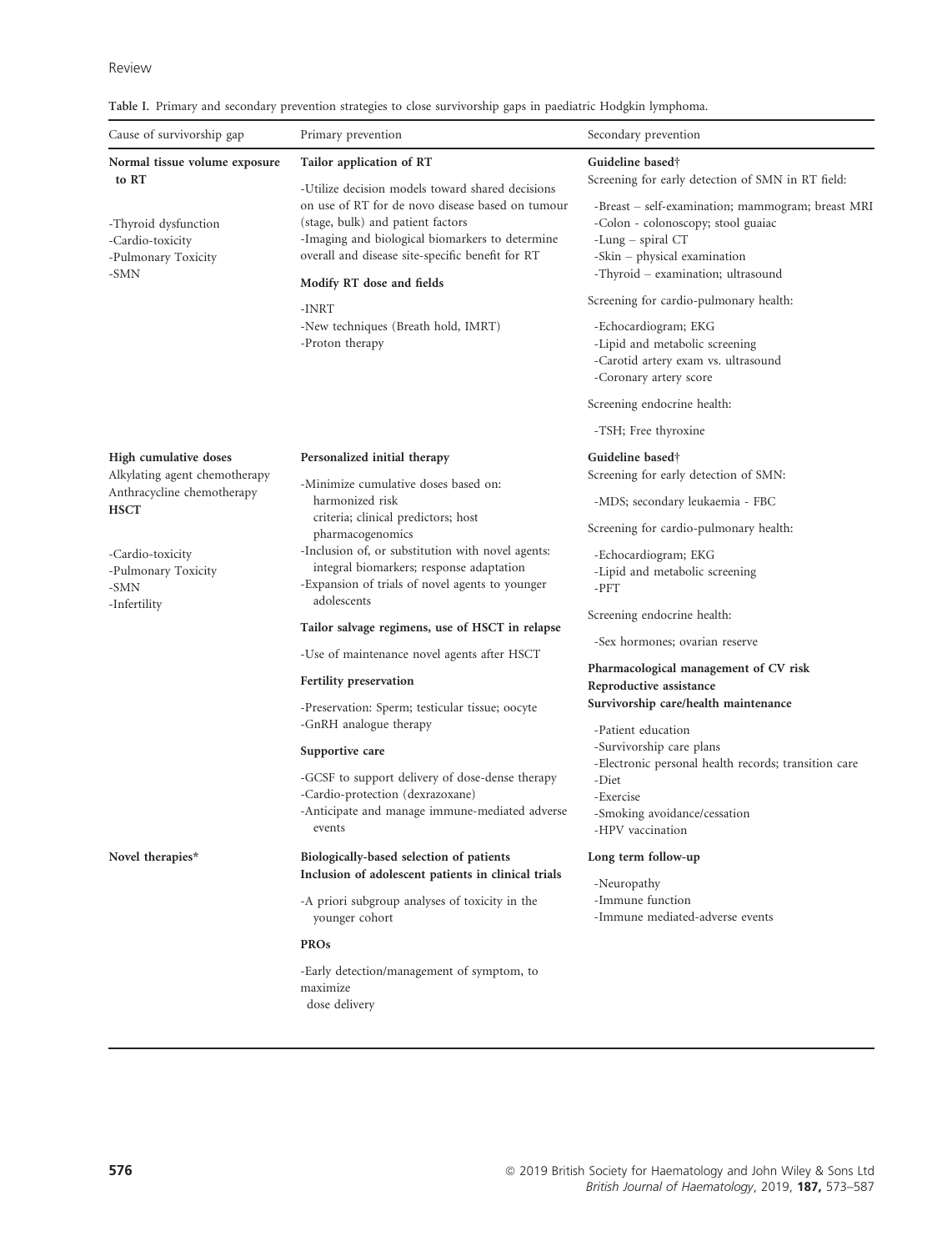Table I. (Continued)

| Cause of survivorship gap     | Primary prevention                                                                                          | Secondary prevention                                     |  |  |  |
|-------------------------------|-------------------------------------------------------------------------------------------------------------|----------------------------------------------------------|--|--|--|
| Diminished HROoL              | Systematic evaluation/PROs                                                                                  | Evaluate financial hardship                              |  |  |  |
| -Fatigue                      | -Fatigue                                                                                                    | Enhance work/minimize productivity loss                  |  |  |  |
| -Financial hardship           | -HROoL                                                                                                      | -Patients                                                |  |  |  |
| -Productivity loss            | -Neuropathy                                                                                                 | -Caregivers                                              |  |  |  |
|                               | Shared decision making: patient and provider                                                                |                                                          |  |  |  |
| Population disparities        | Reduce population disparities                                                                               | Utilize EHR and administrative data                      |  |  |  |
| -Minority populations<br>-AYA | -Facilitate equal access to clinical trials for de<br>novo and relapsed disease<br>-Enhance care compliance | -Identify populations at increased risk for late effects |  |  |  |

AYA, adolescents and young adults; CT, computed tomography; CV, cardiovascular; EHR, electronic health record; EKG, electrocardiogram; FBC, full blood count; HPV, human papilloma virus; HRQoL, health-related quality of life; HSCT, haematopoietic stem cell transplantation; IMRT, intensity-modulated radiation therapy; INRT, involved node therapy; MDS, myelodysplastic syndrome; MRI, magnetic resonance imaging; PFT, pulmonary function test; PROs, patient-reported outcomes; RT, radiation therapy; SMN, second malignant neoplasm; TSH, thyroid stimulating hormone.

\*Novel Therapies include: Brentuximab vedotin; Checkpoint inhibitors; CD30 Chimeric Antigen Receptor T cells.

†Screening guidelines are not meant to be all inclusive; guideline recommendations vary for an individual based on therapy exposure, cumulative dose and individual patient risk factors or co-morbidities; survivorshipguidelines.org (Landier et al, 2004).

who achieve a rapid metabolic response, when chemotherapy is sufficiently intensive.

In fact, recent paediatric trials indicate the feasibility of response-adapted omission of radiation. Pending the proof of safety and efficacy of novel agents in paediatric HL, contemporary RT continues to have a curative role in settings of bulk disease or chemo-resistance, thereby sparing subsequent need and risk of salvage HSCT in chemo-insensitive patients. Importantly, serial decreases in RT field extent (from extended field to involved field, to involved site or involved node) and lower prescribed doses (<30 Gy) have reduced normal tissue volume exposure from the historical approaches associated with SMN and CV risk. In a retrospective comparison of radiation plans from HL survivors, lower breast, heart, lung and thyroid doses were observed for patients on COG trials between 2002–2012 compared with CCSS participants treated between 1970–1986 (Zhou et al, 2016). The possibility of further reducing normal tissue exposure with PET-based response adaptation in combination with conformal fields, deep inspiration breath hold and proton therapy is being evaluated in paediatric trials (NCT02166463; NCT03907488; NCT02684708)(Hoppe et al, 2017).

#### Harmonization of risk and response across trials

In order to continue tailoring primary therapy there are several priorities. Frontline trials need to harmonize risk classification and response criteria, so that trial data are more easily comparable across groups. Toward this end, the Staging Evaluation and Response Criteria Harmonization (SEARCH) initiative was created in 2011. This international collaboration among members of COG, European Network for Paediatric HL (EuroNet-PHL), St. Jude-Stanford-Dana-Farber consortium and Asociación de Hemato-Oncología Pediátrica de Centro America (AHOPCA) is working toward standardized staging and response criteria for paediatric trials and reporting of outcomes (Flerlage et al, 2017).

While adult HL trials have used the international prognostic score (IPS) (Hasenclever & Diehl, 1998), there have been no clinical risk predictors beyond Ann Arbor staging and the presence of bulk at presentation in de novo paediatric HL. The Childhood Hodgkin International Prognostic Score (CHIPS) was based on the experience in the COG AHOD0031 trial of patients with intermediate-risk HL (Schwartz et al, 2017). The score range is 0–4, with one point assigned for each of the following presenting features: Stage 4 disease, large mediastinal mass, albumin (<35 g/l) and fever. The CHIPS was highly predictive of EFS, identifying a subset of patients with a 4-year EFS of <80% and identifying higher risk patients who were not identified by early PET or CT response. CHIPS is being validated in an ongoing COG trial (NCTN 02166463). Its components will be further evaluated alongside the adult IPS composite score in the intergroup Phase III trial among those ≥12 years of age with advanced stage HL (NCT03907488).

## Need for integral biomarkers in children and adolescents

Tumour markers to identify refractory patients as early as possible will facilitate optimization of the choice of treatment agents and intensity. Tumour biopsy samples have been used to characterize the microenvironment. The promising 23 gene expression profile of the tumour microenvironment in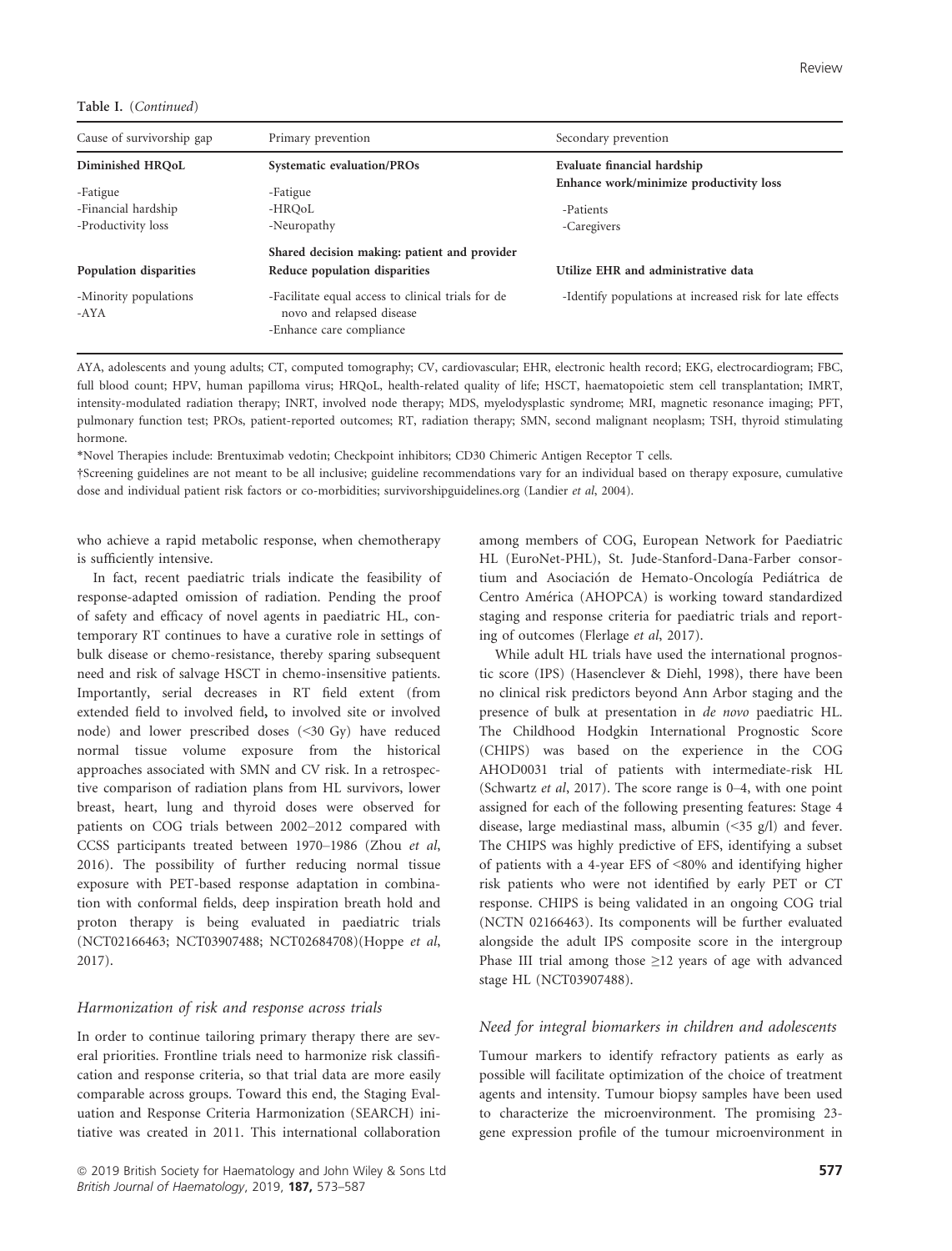adult HL with advanced stage disease (Scott et al, 2013) has not yet been validated in younger patients (Mottok et al, 2015). Flow-sorting tissue for Hodgkin Reed-Sternberg (HRS) and intratumour T cells and optimizing low input exome sequencing has provided preliminary information on genomic alterations in HL, including paediatric cases (Reichel et al, 2015). HRS cells evade antitumour immunity by multiple means, including gains of 9p24.1 and perturbed antigen presentation (Ansell et al, 2015). A higher degree of 9p24.1 molecular alteration and a higher degree of PD-L1 (also termed CD274) expression by immunohistochemistry was associated with improved response and superior DFS (Roemer et al, 2018). Given that major histocompatibility complex class II expression on the HRS cell was also predictive, it remains to be seen if these factors will hold true in disease response to checkpoint inhibitors and other modulators of the tumour microenvironment in younger children.

Peripheral blood biomarkers include several malignant cell, tumour microenvironment, and immune response-related markers, such as neutrophil-to-lymphocyte ratio, lymphocyte-to-monocyte ratio, serum thymus and activation regulated chemokine (TARC), galectin 1, micro-RNAs, serum CD163 and serum CD30 (Aoki & Steidl, 2018). Decreases in TARC correlated with tumour reduction following brentuximab vedotin (Bv) and gemcitabine in adolescent patients with relapsed/refractory HL (Cole et al, 2018). However, TARC has yet to be validated as an independent risk predictor in de novo paediatric HL. Circulating tumour DNA (ctDNA) reflects DNA fragments released from apoptotic and necrotic cancer cells and can be measured in peripheral blood by next-generation sequencing (Spina et al, 2018). Epstein–Barr virus (EBV) DNA in cell-free blood has been shown to be a marker of inadequate tumour response in EBV-associated paediatric HL (Welch et al, 2017). In the future, a more complete understanding of the molecular and immune pathogenesis of paediatric HL will guide the development of new and better treatments.

## Novel agents in de novo paediatric HL

The potential to incorporate tumour biology to guide novel therapies in paediatric and adolescent HL came with the advent of the anti-CD30 antibody drug conjugate, Bv, and with checkpoint (programmed death pathway) inhibitors.

ECHELON-1, a randomized Phase III trial of Bv (Adcetris) plus AVD (Bv-AVD) compared to non-PET-adapted ABVD in patients aged ≥18 years with previously untreated advanced stage HL, noted a 2-year modified PFS (mPFS) of 821% in the Bv-AVD group vs. 772% in the ABVD group  $(P = 0.04)$  (Connors *et al*, 2018). The efficacy was attained with the elimination of bleomycin therapy, and with recognition of the role of GCSF to support patients through myelosuppression.

The overall response rate in early phase trials of Bv as a single agent in paediatric HL was 47% (95% CI 21–73), notably lower than the response in adult early phase trials (Locatelli et al, 2018). All patients had a treatment-emergent adverse event and 44% had at least one ≥grade 3 adverse event; 33% patients had transient, peripheral neuropathy. This paediatric experience with Bv contrasts with the phase II trial of Bv in combination with gemcitabine, where 67% (95% CI 51–80) of 42 evaluable patients had a complete response within the first four cycles of treatment (Cole et al, 2018). Four (31%) of 13 patients with a partial response or stable disease had all target lesions with Deauville scores of 3 or less after Cycle 4. These experiences raise caution with regard to the direct application of agent efficacy from adult to paediatric trials, and comparison with newly-defined response endpoints, such as mPFS.

Early phase trial efficacy with Bv set the stage for bringing anti-CD30 targeted therapy into de novo paediatric HL. The COG randomized clinical trial (NCTN 02166463) compares Bv with the AVEPC (adriamycin, vincristine, etoposide, prednisone, cyclophosphamide) backbone to conventional ABVEPC (adriamycin, bleomycin, vincristine, etoposide, prednisone, cyclophosphamide). The experimental arm evaluates Bv in a dose dense regimen with cumulative anthracycline dose limited to 250 mg/m<sup>2</sup> and no bleomycin. Response-adapted involved site radiation (ISRT) (Zhou et al, 2016), based on interim PET-CT, is the goal of further reducing normal tissue volume exposure. The St. Jude-Stanford-Dana-Farber consortium Phase 2 trial of Bv, etoposide, prednisone, doxorubicin/ cyclophosphamide, Bv, prednisone and dacarbazine (AEPA/ CAPDac) in high-risk patients similarly built on the EuroNet-PHL OEPA/COPDac backbone, substituting Bv (Adcetris) for vincristine (NCT01920932), and will extend this experience to patients with high risk disease in NCT03755804. An industrysponsored trial (NCT02979522) of Bv-AVD in advanced stage de novo paediatric HL is ongoing. All these trials will provide insight into the short- and long-term toxicity and pharmacokinetics (Flerlage et al, 2016) of Bv in paediatrics and the ability to further tailor RT.

The incorporation of PD-1 (also termed PDCD1) blockade into initial therapy in adult HL aims to overcome the negative prognostic impact of PD-1 pathway alteration (Ramchandren et al, 2019). The preliminary findings evaluating the addition of nivolumab to doxorubicin, vinblastine, dacarbazine (AVD) as initial therapy in patients with newly diagnosed advanced stage (stage IIB, III, IV) HL (CheckMate 205, cohort D) indicate ORR was 84% and the CR rate was 67% in the intent to treat analysis (Ramchandren et al, 2019). Nivolumab and pembrolizumab both target epitopes on the PD-1 molecule with high affinity and specificity. Whereas nivolumab and post-transplant consolidation with Bv is approved for relapsed or progressive in adults, the US Food and Drug Administration granted accelerated approval for pembrolizumab for both adult and paediatric relapsed/refractory patients who have refractory classical HL (Geoerger et al, 2018). Early experience with checkpoint inhibitors in paediatric patients suggest that toxicity is not increased over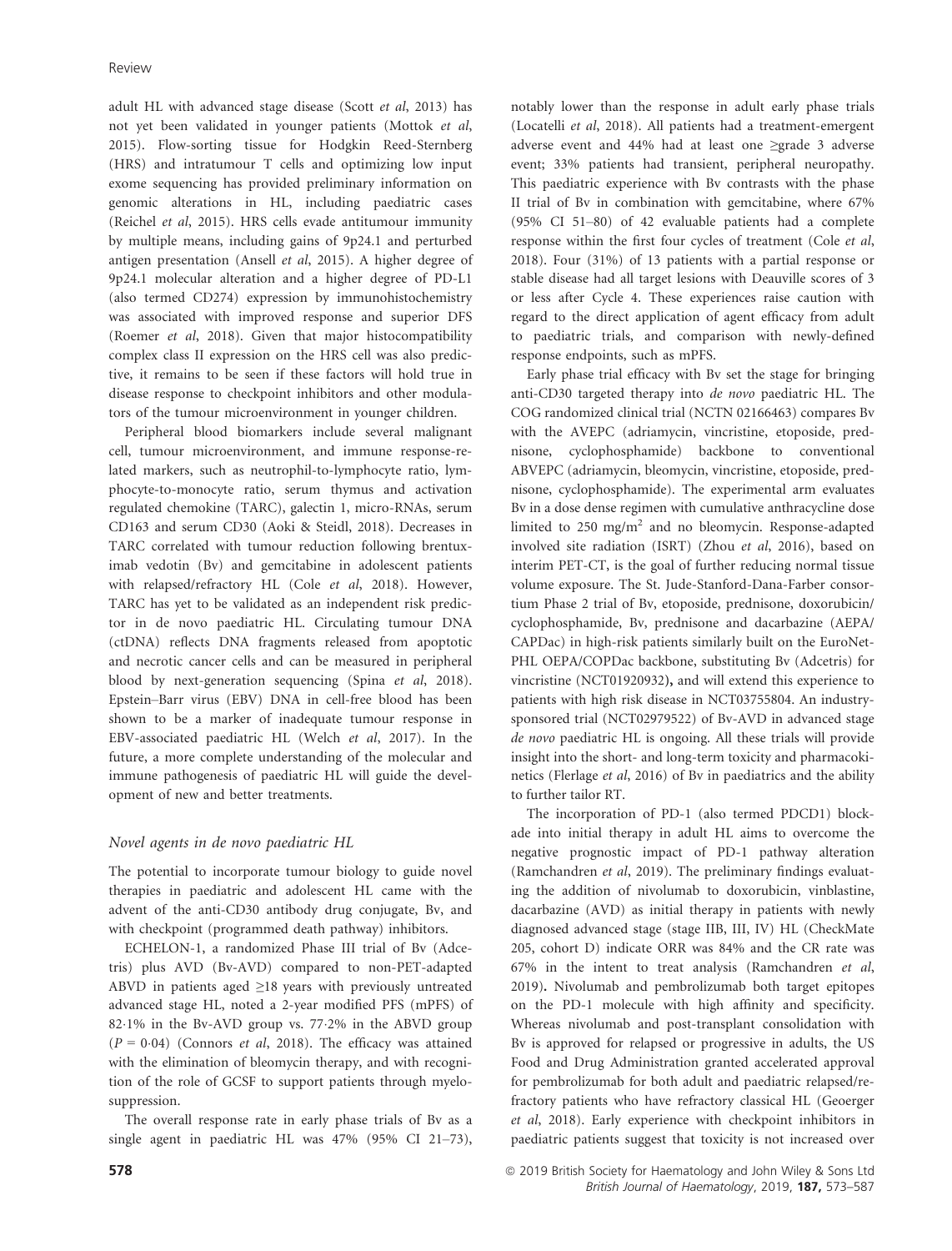|                          | Adult HL therapy |                             |         | Paediatric HL regimens |                 |                 |  |
|--------------------------|------------------|-----------------------------|---------|------------------------|-----------------|-----------------|--|
|                          | <b>ABVD</b>      | Escalated<br><b>BEACOPP</b> | Bv-AVD† | ABVE-PCt               | <b>By-AVEPC</b> | OEPA/<br>COPDac |  |
| Cycles $(n)$             | 6                | 6                           | 6       | 5                      | 5               | 2/4             |  |
| Doxorubicin (D)          | 300              | 210                         | 300     | 250                    | 250             | 160             |  |
| Bleomycin (B)            | 120              | 60                          |         | 75                     |                 |                 |  |
| Vincristine $(V; O)$     |                  | 12                          |         | 15                     | 7.5             | 21              |  |
| Etoposide (E)            |                  | 3600                        |         | 1875                   | 1875            | 1250            |  |
| Cyclophosphamide (C)     |                  | 7200                        |         | 6000                   | 6000            | 4000            |  |
| Prednisone (P)           |                  | 3360                        |         | 1400                   | 1400            | 3922            |  |
| Procarbazine (P)         |                  | 4200                        |         |                        |                 |                 |  |
| Vinblastine (V)          | 72               | $\overline{\phantom{a}}$    | 72      |                        |                 |                 |  |
| Dacarbazine (D; Dac)     | 4500             |                             | 4500    |                        |                 | 3000            |  |
| Brentuximab vedotin (Bv) |                  |                             | 14.4    |                        | 9.0             |                 |  |

Table II. Comparison of cumulative dose\* exposure of selected adult or paediatric chemotherapy regimens (mg/m<sup>2</sup> or units/m<sup>2</sup>) for Hodgkin lymphoma.

\*Doses listed reflect the cumulative chemotherapy dose (per m<sup>2</sup>) to an individual survivor if the entire number of intended cycles are delivered. †ECHELON-1 trial (Connors et al, 2018).

‡On Children's Oncology Group (COG) trials AHOD0831 (Kelly et al, 2019), AHOD0031 (Friedman et al, 2014) the cumulative dose of cyclophosphamide was 3200 mg/m<sup>2</sup>; this contrasts to AHOD1331 (NCT02166463) where the dose is 6000 mg/m<sup>2</sup>.

that noted in adults, however, longer term follow-up is needed to ensure that younger patients are not at elevated risk for acute or late onset immune related adverse events (Ihara, 2019).

Biologically-based targeted approaches in paediatric HL are a key primary prevention strategy to reduce exposure to RT and to cumulative doses of anthracycline and alkylating agents (Table I).

# Expansion of trials of novel agents to younger adolescents

Based on recent guidance from the American Society of Clinical Oncology (ASCO) and the Friends of Cancer Alliance to include children ≥age 12 years in late phase trials (Kim et al, 2017), the COG examined outcomes on legacy trials to inform the optimal lower threshold age for enrolment on trials of novel agents in HL. Adolescent age emerged as an independent risk for DFS ( $\geq$ 12 years Hazard ratio 1.52 [95% CI 106–2019; reference <12 years] and age  $\geq$ 15 years was identified as an independent risk for OS (≥15 years Hazard ratio 258 [95% CI 124–538]) (Kahn et al, 2018). These data suggest that a "one fit" approach for all paediatric HL may not be warranted.

Future trials incorporating novel agents in paediatric HL need to consider how to achieve gains in younger adolescents (12–15 years of age) and adolescents/young adults (15– 39 years of age), a population known to lag in benefit behind their older and younger counterparts (Kahn & Kelly, 2018). Toward this goal, the National Cancer Institute's National Clinical Trials Network (NCTN) will facilitate intergroup trials in North America. A recently activated Phase III trial in (NCT03907488) advanced stage HL exemplifies adult and paediatric collaboration. Patients ≥12 years of age will be

randomized to Bv or nivolumab alongside AVD. Similar efforts are ongoing for early unfavourable and relapsed disease. An international collaboration is examining the safety and efficacy of pembrolizumab in combination with chemotherapy in children and young adults with newly diagnosed HL who are slow early responders (SERs) to frontline chemotherapy (NCT03407144) (Mauz-Korholz et al, 2018).

While novel therapies including the antibody-drug conjugates and various immunotherapy approaches offer a promise of improved lymphoma-free survival and OS, these agents are expensive and are associated with a different slate of symptom burden, such as peripheral neuropathy (Bv), rash, colitis, pneumonitis and endocrinopathies (checkpoint inhibitors) (Brahmer et al, 2018; Vardhana et al, 2019). Potential immune-mediated adverse events of drugs that target the tumour microenvironment need to be carefully tracked in younger patients. Importantly, adverse symptoms, poor HRQoL and financial hardship can limit full delivery of novel agents, which, in turn, may alter disease outcomes.

#### Novel salvage regimens

Novel approaches after initial therapy or following autologous HSCT are needed for the 15–30% of children with recurrent or refractory HL. Small numbers of patients have limited the opportunity to evaluate novel agents in paediatric specific trials. In a COG retrieval trial, the combination of Bv with gemcitabine was highly active. The high complete response rate facilitated reduction of alkylating agent dose in a young group who often need subsequent HSCT (Cole et al, 2018).

An analysis of children and AYA <30 years of age who underwent autologous HSCT for relapsed/ refractory HL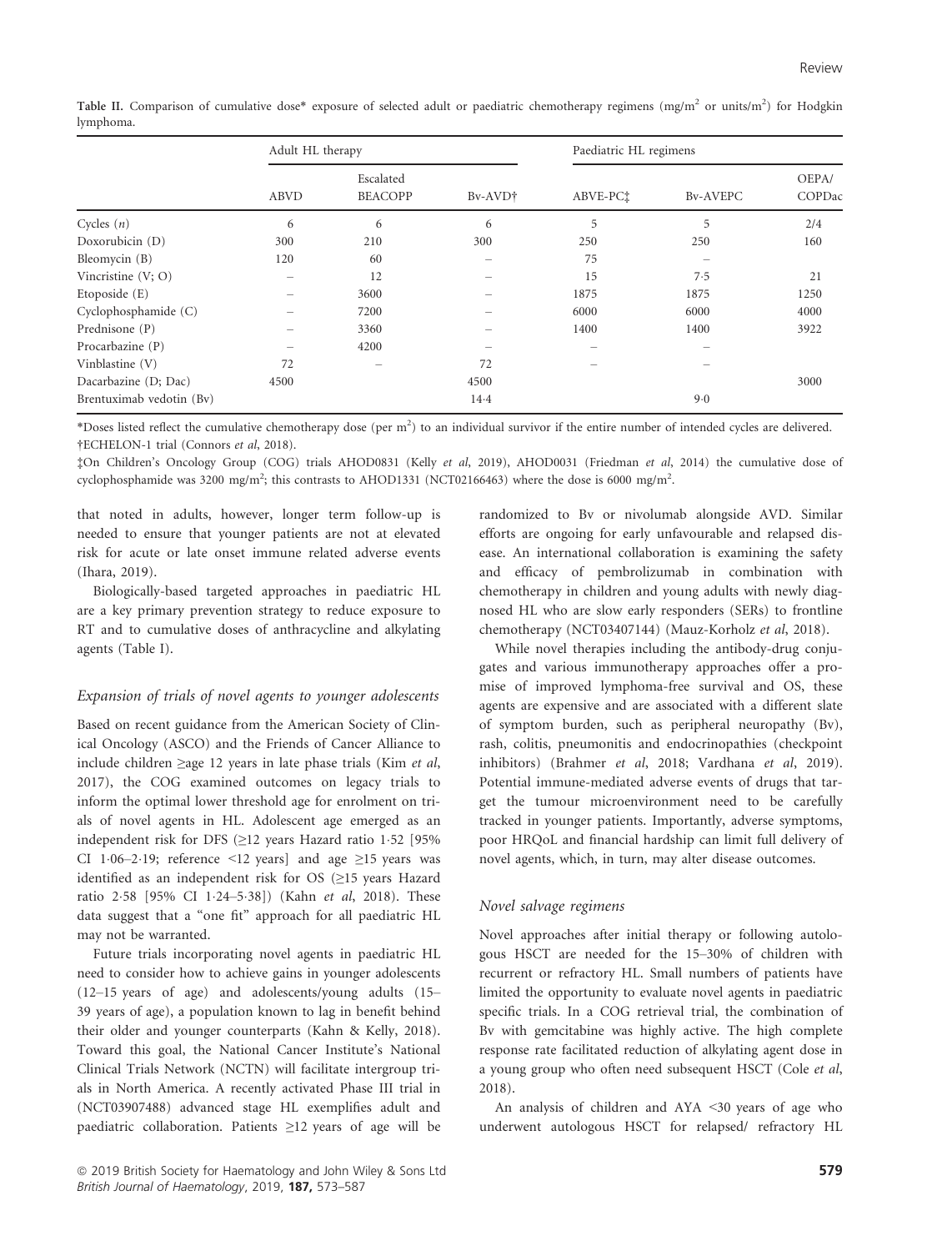reported PFS and OS of 56% and 73%, respectively (Satwani et al, 2015). Risk factors for reduced survival post-HSCT included first remission <12 months, poor performance status, chemo-resistance, extra-nodal disease at relapse and receipt of first line therapy regimens other than ABVD/ ABVD-like. Patients with late relapse of low-stage disease are predicted to have excellent outcomes with conventional chemotherapy or chemo-radiotherapy, and thus may be able to avoid the acute and long-term toxicity associated with HSCT (Harker-Murray et al, 2014). A strategy to stratify the intensity of salvage treatment based on time to relapse and stage of disease at relapse in paediatric HL is under evaluation (NCT02927769). The role of CD30-directed chimeric antigen receptor T cell (CAR T) therapy for chemo-refractory patients is of promise (NCT02690545) (Park et al, 2017).

While inclusion of children ≥12 years of age has been advocated for generalizability in late phase trials (Kim et al, 2017), translation of this principle to early phase trials in HL will be beneficial to having younger adolescent access to targeted lymphoma therapies more quickly. Given the excellent response rates to PD1 blockade described in relapsed and refractory HL in adults, nivolumab is currently under study for paediatric patients through the NCTN in combination with ipilumumab and Bv for relapsed/refractory lymphoma (E4412; NCT01896999) and in combination with Bv for relapsed HL (Checkmate 744: AHOD1721; NCT02927769).

#### Pharmacogenomics

While many late effects in HL survivors follow a dose-response pattern with conventional chemotherapy or RT, variation in risk is confounded by genetic basis for differential sensitivity to radiation carcinogenesis or chemotherapy-associated cardiotoxicity, pulmonary injury or neuropathy. Understanding those risks in survivors can be assimilated into individualizing future front-line therapy for HL. Recently a breast cancer polygenic risk score (BC-PRS), consisting of 77 single nucleotide polymorphisms previously associated with breast cancer in the general population, was noted to substantially increase the risk of breast cancer in women who received chest RT for HL (Opstal-van Winden et al, 2019). Similarly, several polymorphisms that predict increased risk of anthracycline cardiomyopathy have been found. These range from effects on anthracycline drug transport, to effects on regulation of reactive oxygen species (Armenian & Bhatia, 2018). The pharmacogenomics of neuropathy in HL has not been explored.

#### Supportive care/Cardioprotection

As anthracylines remain an intergral component of paediatric HL therapy, the primary strategy to date has been to keep the cumulative dose  $\leq 300 \text{ mg/m}^2$ . Dexrazoxane, a topoisomerase II inhibitor with cardioprotective potential, reduces reactive oxygen species formation. Its use concomitant with anthracyclines is theorized to be associated with reduction of the risk of congestive heart failure (Lipshultz et al, 2014; Chow et al, 2015). The only randomized trials of its use in paediatric HL raised a concern of it potentiating the risk of therapy-related secondary leukaemia, myelosuppression and typhlitis in regimens that also included etoposide (Tebbi et al, 2007; Schwartz et al, 2009). A subsequent analyses across three trials where patients were randomized to dexrazoxane indicated no difference in mortality or in SMN rates by dexrazoxane arm; the rate of typhlitis and overall myelosuppression was not studied (Chow et al, 2015). An ongoing study examining the long-term efficacy of dexrazoxane on cardiac outcomes across a range of anthracycline exposures (NCT0179012) will be informative for its future adoption.

#### Fertility preservation prior to start of therapy

Fertility preservation is a recognized priority for adolescents, but the uniformity of access to preservation options and discussions varies by paediatric centre and gender (Levine et al, 2010; Moravek et al, 2019). While doses of alkylating agent therapy have been reduced, there is no paediatric HL-specific knowledge on the uptake of sperm banking, testicular preservation or of counselling and discussion around oocyte cryopreservation or fertility restoration approaches after HL. Tracking of fertility preservation and long-term reproductive outcomes within contemporary clinical trials with novel therapies are needed.

#### Fatigue, HRQoL – risk or harbinger of poor outcomes

Despite its debilitating impact on health, there is a paucity of data on cancer-related fatigue, or longitudinal HRQoL among adult or paediatric HL patients during or following treatment (Linendoll et al, 2016). A longitudinal prospective evaluation of HRQoL in adults with HL enrolled on therapeutic trials noted severe levels of fatigue was common prior to the start of chemotherapy, and differed significantly by disease stage, whereas persistent fatigue in survivors did not correlate with level of therapy intensity (Kreissl et al, 2016). While severe fatigue at baseline was associated with a risk of poorer PFS, this effect was abrogated in the patients randomized to escalated therapy for any given group (Behringer et al, 2016).

An ongoing COG randomized Phase III trial in newly diagnosed high risk HL (NCT02166463) is measuring HRQoL from baseline to 3 years off-therapy as a secondary outcome while evaluating the efficacy of the novel therapy, Bv. Importantly, HRQoL is being evaluated simultaneously with patient and clinician reports of targeted toxicities, including neuropathy (Henderson et al, 2016; Parsons et al, 2018a).

Neurocognitive impairment in ≥2 cognitive domains was noted in 30% of HL survivors at a median age of 28 years and 247 months from completion of therapy. There was no association with fatigue, and executive function was most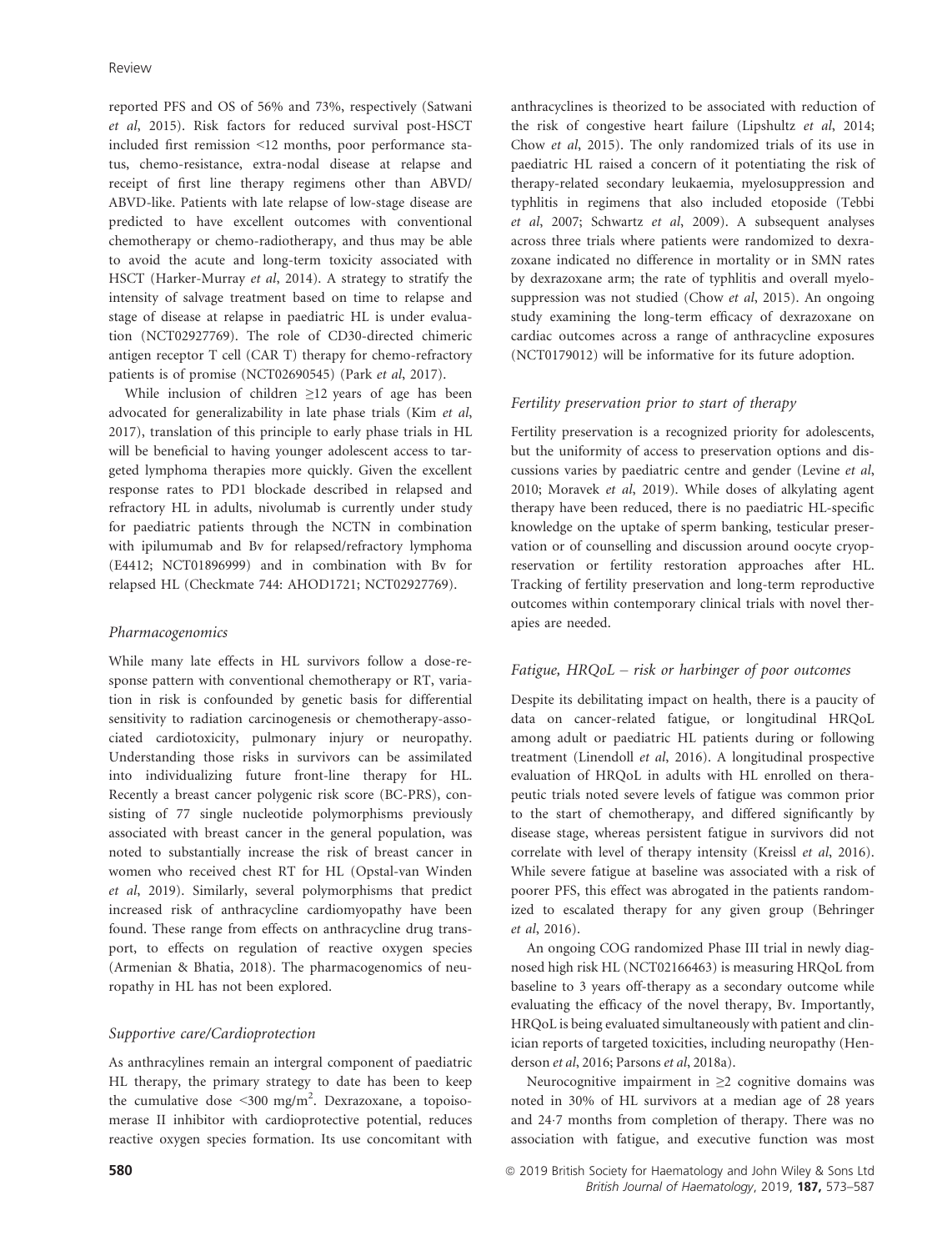commonly affected. (Trachtenberg et al, 2018). A similar finding was noted in an adult cohort of survivors of childhood HL, where magnetic resonance imaging additionally indicated multifocal leucoencephalopathy associated with impaired cardiac diastolic function and impaired pulmonary function at a mean of 27 years from therapy given in an early era (Krull et al, 2012). There is no data on neurocognitive function in paediatric HL survivors of contemporary therapy.

#### Financial hardship and societal costs of HL

Despite the high OS rates, the impact of premature loss of lives from relapsed or refractory HL and the treatment-related morbidity of initial therapy from historical regimens has indicated a high societal burden of HL. In a European analysis of the cost-per-death from malignancies, HL had the second highest lost productivity cost due to premature cancer-related mortality (Hanly et al, 2015). Adult survivors of paediatric cancers have high productivity loss related to work limitations, and compromised work attendance and performance, all of which can lead to financial instability. In addition, high out of pocket costs are associated with deferred care, treatment, and follow-up (Parsons et al, 2018b; Parsons & Kumar, 2019). Prospective studies are necessary to determine how a diagnosis of paediatric HL affects education, employment and resources that influence survivors' access to life-long health care services.

# Secondary prevention of late effects to enhance survivorship

## Risk-based screening for late effects

Secondary prevention (Table I) spans screening for, and intervention against, medical and psychosocial morbidities, which can appear or continue for decades after initial therapy. HL survivors were characterized as one of the childhood cancer groups with a large burden of cure (Oeffinger et al, 2006). International groups have created guidelines for risk- and exposure-based screening and care (Landier et al, 2004), with recent efforts (Kremer et al, 2013) to harmonize recommendations germane to HL survivors, including: breast cancer, cardiomyopathy, premature ovarian failure, male gonadotoxicity and thyroid cancer (<http://www.ighg.org/guidelines/topics/>) (Mulder et al, 2013; Armenian et al, 2015; Brown et al, 2015; Skinner et al, 2017; Clement et al, 2018). National Comprehensive Cancer Network (NCCN) HL-specific follow-up guidelines apply to those treated when aged  $\geq$ 18 years (NCCN, 2019), but are less granular in terms of frequency and additional risk factors for specific end organ toxicity than are the COG guidelines (Landier et al, 2004).

Gaps in post-treatment care are known for HL survivors (Hahn et al, 2019). A Dutch initiative facilitates reimbursed

 $\circledcirc$  2019 British Society for Haematology and John Wiley & Sons Ltd 581 British Journal of Haematology, 2019, 187, 573–587

targeted survivorship care for HL survivors based on national guidelines [\(www.beternahodgkin.nl\)](http://www.beternahodgkin.nl) which include online calculators to generate risk-, gender- and age-based care. Initial data indicate 43% of patients invited did not attend the clinic; emotional burden and personal financial circumstances were some of the identified barriers to participation (Nijdam et al, 2019). Interventions to enhance awareness and acquisition of screening and care for late effects after paediatric HL include education and personalized counselling in survivors at risk (Oeffinger et al, 2011; Hudson et al, 2014), introduction of electronic personal health records to facilitate the transition from paediatric to adult care (Williamson et al, 2017), and engagement and education of primary care providers with regard to screening and follow-up needs of this young and transient population.

#### Interventions to mitigate late effects

Interventions toward secondary prevention of CV late effects in HL have been hampered by lack of biomarkers of late events. An ongoing medication trial will assess the impact of a two-year course of low-dose carvedilol on surrogate echocardiographic indices of heart failure risk, natriuretic peptides, troponins and galectin-3 (NCT02717507) (Armenian et al, 2016). While self-reported exercise habits within the CCSS indicate a strong inverse association between high levels of exercise and mortality (Jones et al, 2014), application of exercise interventions efficacious in the general population with CV disease and in other cancer survivor groups to HL survivors has lagged. An ongoing feasibility trial (NCT03923504) to compare the effects of a tailored multilevel physical activity intervention to a healthy living intervention on exercise capacity, CV and cognitive function, HRQoL, strength, and fatigue among lymphoma patients undergoing active treatment with anthracycline-based chemotherapy has potential to extend exercise science to HL survivors.

# Future directions for primary and secondary preventions to close the survivorship gap

## Decision models

Despite overall excellent outcomes, there is no consensus on treatment with regards to conventional chemotherapy, the role of radiotherapy and the incorporation of novel agents across age groups, or for individual patients. Adult HL patients indicate that primary cure is of utmost importance (Kreissl et al, 2019). Helping clinicians and patients assess individualized treatment options and subsequent screening remains a challenge in the absence of data on the long-term effects of current treatment strategies. A cumulative burden metric is one approach to assimilate multiple morbidities and competing risks estimated from historic observational cohorts of HL patients (Bhakta et al, 2016). The availability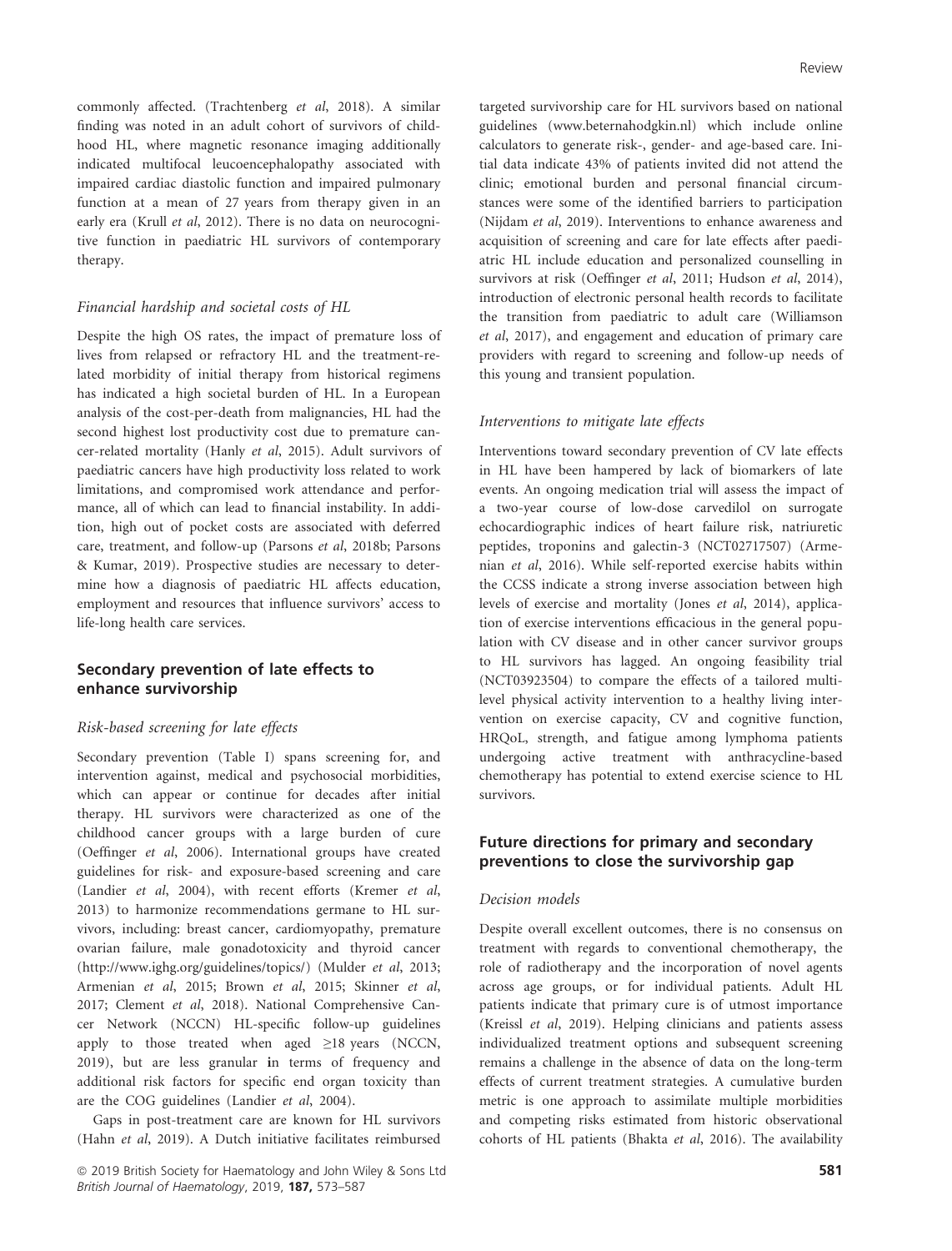

Fig 2. Closing the survivorship gap through a personalized therapeutic approach requires attention to host and tumour factors prior to, during and following curative therapy. HRQoL, health-related quality of life; HSCT, haematopoietic stem cell transplantation; PET, positron emission tomography; RT, radiation therapy.

of biomarkers, new targeted drugs, pharmacogenomics, and the application of imaging-guided interim response will create opportunities for personalized approaches (Fig 2).

Decision models are useful when treatment options involve trade-offs, and when risks and benefits vary substantially by patient characteristics, as is the case in patients with HL (Parsons et al, 2019). Simulation modelling can systematically and explicitly incorporate assumptions and information from multiple data sources to explore how alternative treatments affect outcomes of interest. These range from acute to late toxicity, risk of relapse and risk of late effects. A dynamic decision model for patients with early stage HL provides a proof of principle that incorporating contemporary trialbased probabilities of transition through health states (from diagnosis through treatment and survivorship) and applying utility weights estimating HRQoL can be useful (Parsons et al, 2018c). Harmonization of individual level data from contemporary trials across many cooperative groups is ongoing to further refine and test this model across age and risk groups. The ultimate goal is development and implementation of a tool useful for shared decision-making between patients, caregivers and providers as diagnostic and therapeutic options evolve for HL.

# Conclusions

Currently, approaches with curative intent in paediatric HL incorporate response-adapted chemotherapy alone or in combination with RT to control chemo-insensitive disease and minimise bystander organ toxicity. Among patients that

relapse, several different chemo-immunotherapy regimens are being evaluated to maximize complete response prior to consolidation therapy with HSCT, as well as to identify subgroups who can benefit from salvage therapy without HSCT. Barriers to further study of primary and secondary prevention approaches and their eventual application to clinical practice include: the relatively low prevalence of HL, the overall favourable prognosis with conventional therapy, lack of strong preclinical testing models and the absence of validated biomarkers.

However, targeted novel agents are encouraging in the de novo and relapsed setting and have the promise of further reducing therapy burden. These, together with secondary prevention approaches, will continue to close the gap in survivorship in paediatric HL. Collaborations with both international paediatric and adult HL research groups, especially for the AYA population, will assist in moving the field forward.

## Authorship statement

SMC, SKP and KMK performed the literature search, wrote the review and critically reviewed the manuscript.

## Acknowledgements

We thank Ms. Rebecca Lewis for editorial assistance.

## Funding

None relevant to this publication.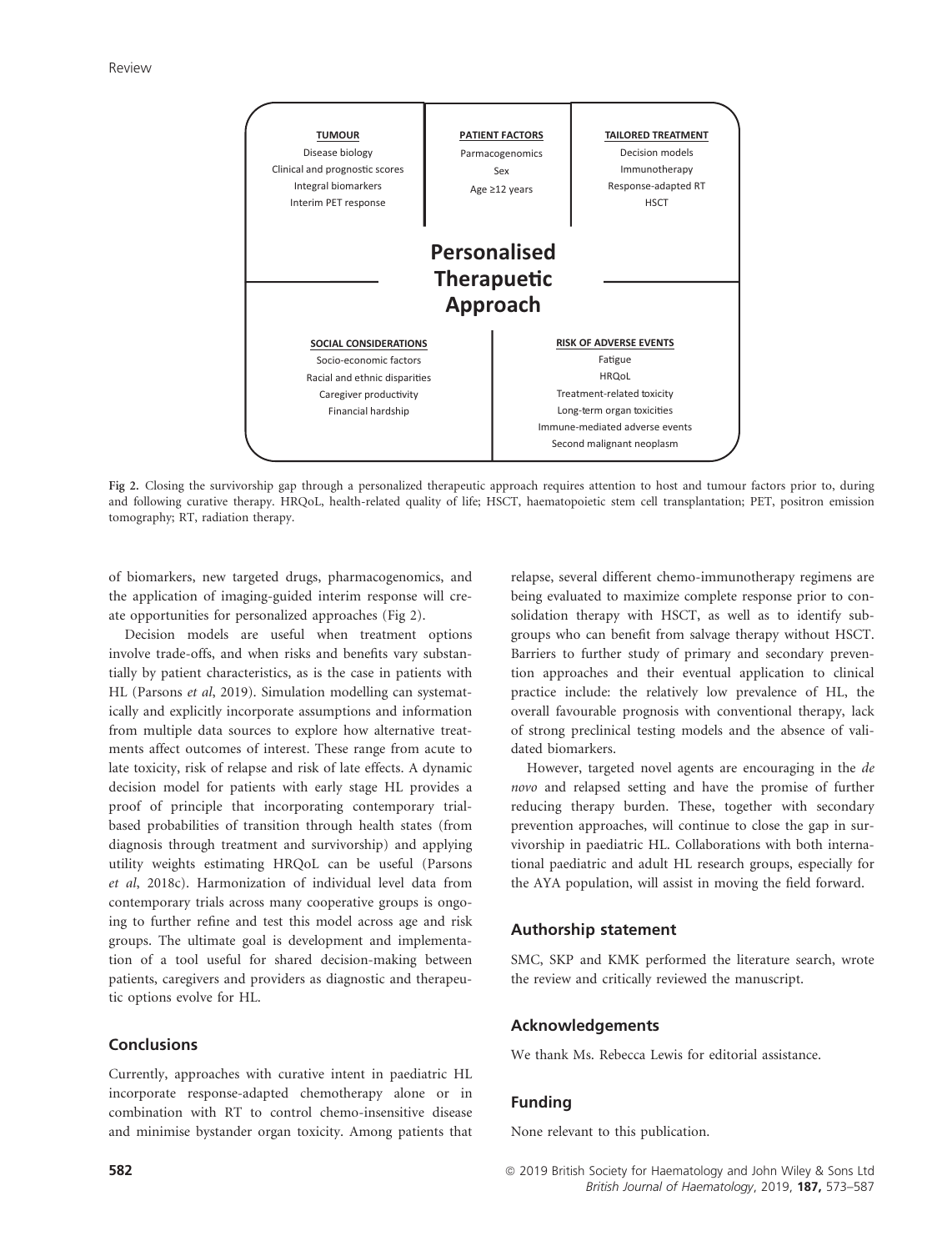## **Disclosures**

SMC: Research funding to institution from Bristol Meyers Squibb for investigator initiated research unrelated to topics

References

- Aleman, B.M., van den Belt-Dusebout, A.W., Klokman, W.J., Van't Veer, M.B., Bartelink, H. & van Leeuwen, F.E. (2003) Long-term causespecific mortality of patients treated for Hodgkin's disease. Journal of Clinical Oncology, 21, 3431–3439.
- Ansell, S.M., Lesokhin, A.M., Borrello, I., Halwani, A., Scott, E.C., Gutierrez, M., Schuster, S.J., Millenson, M.M., Cattry, D., Freeman, G.J., Rodig, S.J., Chapuy, B., Ligon, A.H., Zhu, L., Grosso, J.F., Kim, S.Y., Timmerman, J.M., Shipp, M.A. & Armand, P. (2015) PD-1 blockade with nivolumab in relapsed or refractory Hodgkin's lymphoma. New England Journal of Medicine, 372, 311–319.
- Aoki, T. & Steidl, C. (2018) Novel biomarker approaches in classic Hodgkin lymphoma. Cancer Journal, 24, 206–214.
- Appel, B.E., Chen, L., Buxton, A.B., Hutchison, R.E., Hodgson, D.C., Ehrlich, P.F., Constine, L.S. & Schwartz, C.L. (2016) Minimal treatment of low-risk, pediatric lymphocyte-predominant hodgkin lymphoma: a report from the Children's Oncology Group. Journal of Clinical Oncology, 34, 2372–2379.
- Armenian, S.H. & Bhatia, S. (2018) Predicting and preventing anthracycline-related cardiotoxicity. American Society of Clinical Oncology Educational Book, 38, 3–12.
- Armenian, S.H., Hudson, M.M., Mulder, R.L., Chen, M.H., Constine, L.S., Dwyer, M., Nathan, P.C., Tissing, W.J., Shankar, S., Sieswerda, E., Skinner, R., Steinberger, J., van Dalen, E.C., van der Pal, H., Wallace, W.H., Levitt, G. & Kremer, L.C.; International Late Effects of Childhood Cancer Guideline Harmonization Group. (2015) Recommendations for cardiomyopathy surveillance for survivors of childhood cancer: a report from the International Late Effects of Childhood Cancer Guideline Harmonization Group. The Lancet Oncology, 16, e123–e136.
- Armenian, S.H., Hudson, M.M., Chen, M.H., Colan, S.D., Lindenfeld, L., Mills, G., Siyahian, A., Gelehrter, S., Dang, H., Hein, W., Green, D.M., Robison, L.L., Wong, F.L., Douglas, P.S. & Bhatia, S. (2016) Rationale and design of the Children's Oncology Group (COG) study ALTE1621: a randomized, placebo-controlled trial to determine if low-dose carvedilol can prevent anthracycline-related left ventricular remodeling in childhood cancer survivors at high risk for developing heart failure. BMC Cardiovascular Disorders, 16, 187.
- Armstrong, G.T., Sklar, C.A., Hudson, M.M. & Robison, L.L. (2007) Long-term health status among survivors of childhood cancer: does sex

in this manuscript. SKP: None. KMK: Research funding from Merck to institution for scientific steering committee role in Merck sponsored clinical trial through the Children's Oncology Group.

matter? Journal of Clinical Oncology, 25, 4477– 4489.

- Armstrong, G.T., Yasui, Y. & Robison, L.L. (2016) Reduction in late mortality after childhood cancer. New England Journal of Medicine, 375, 290– 292.
- Bazzeh, F., Rihani, R., Howard, S. & Sultan, I. (2010) Comparing adult and pediatric Hodgkin lymphoma in the Surveillance, Epidemiology and End Results Program, 1988–2005: an analysis of 21 734 cases. Leukaemia & Lymphoma, 51, 2198–2207.
- Behringer, K., Goergen, H., Muller, H., Thielen, I., Brillant, C., Kreissl, S., Halbsguth, T.V., Meissner, J., Greil, R., Moosmann, P., Shonukan, O., Rueffer, J.U., Flechtner, H.H., Fuchs, M., Diehl, V., Engert, A. & Borchmann, P. (2016) Cancerrelated fatigue in patients with and survivors of Hodgkin lymphoma: the impact on treatment outcome and social reintegration. Journal of Clinical Oncology, 34, 4329–4337.
- Bhakta, N., Liu, Q., Yeo, F., Baassiri, M., Ehrhardt, M.J., Srivastava, D.K., Metzger, M.L., Krasin, M.J., Ness, K.K., Hudson, M.M., Yasui, Y. & Robison, L.L. (2016) Cumulative burden of cardiovascular morbidity in paediatric, adolescent, and young adult survivors of Hodgkin's lymphoma: an analysis from the St Jude Lifetime Cohort Study. The lancet Oncology, 17, 1325– 1334.
- Bhatia, S., Yasui, Y., Robison, L.L., Birch, J.M., Bogue, M.K., Diller, L., DeLaat, C., Fossati-Bellani, F., Morgan, E., Oberlin, O., Reaman, G., Ruymann, F.B., Tersak, J. & Meadows, A.T. (2003) High risk of subsequent neoplasms continues with extended follow-up of childhood Hodgkin's disease: report from the Late Effects Study Group. Journal of Clinical Oncology, 21, 4386–4394.
- Borchmann, P., Haverkamp, H., Diehl, V., Cerny, T., Markova, J., Ho, A.D., Eich, H.T., Mueller-Hermelink, H.K., Kanz, L., Greil, R., Rank, A., Paulus, U., Smardova, L., Huber, C., Dorken, B., Nerl, C., Krause, S.W., Mueller, R.P., Fuchs, M. & Engert, A. (2011) Eight cycles of escalated-dose BEACOPP compared with four cycles of escalated-dose BEACOPP followed by four cycles of baseline-dose BEACOPP with or without radiotherapy in patients with advanced-stage Hodgkin's lymphoma: final analysis of the HD12 trial of the German Hodgkin Study Group. Journal of Clinical Oncology, 29, 4234– 4242.
- Borchmann, P., Goergen, H., Kobe, C., Lohri, A., Greil, R., Eichenauer, D.A., Zijlstra, J.M., Markova, J., Meissner, J., Feuring-Buske, M., Huttmann, A., Dierlamm, J., Soekler, M., Beck, H.J., Willenbacher, W., Ludwig, W.D., Pabst, T.,

Topp, M.S., Hitz, F., Bentz, M., Keller, U.B., Kuhnhardt, D., Ostermann, H., Schmitz, N., Hertenstein, B., Aulitzky, W., Maschmeyer, G., Vieler, T., Eich, H., Baues, C., Stein, H., Fuchs, M., Kuhnert, G., Diehl, V., Dietlein, M. & Engert, A. (2018) PET-guided treatment in patients with advanced-stage Hodgkin's lymphoma (HD18): final results of an open-label, international, randomised phase 3 trial by the German Hodgkin Study Group. Lancet, 390, 2790–2802.

- Brahmer, J.R., Lacchetti, C., Schneider, B.J., Atkins, M.B., Brassil, K.J., Caterino, J.M., Chau, I., Ernstoff, M.S., Gardner, J.M., Ginex, P., Hallmeyer, S., Holter Chakrabarty, J., Leighl, N.B., Mammen, J.S., McDermott, D.F., Naing, A., Nastoupil, L.J., Phillips, T., Porter, L.D., Puzanov, I., Reichner, C.A., Santomasso, B.D., Seigel, C., Spira, A., Suarez-Almazor, M.E., Wang, Y., Weber, J.S., Wolchok, J.D. & Thompson, J.A.; National Comprehensive Cancer Network. (2018) Management of Immune-related adverse events in patients treated with immune checkpoint inhibitor therapy: American Society of Clinical Oncology Clinical Practice Guideline. Journal of Clinical Oncology, 36, 1714–1768.
- Brown, M.C., Levitt, G.A., Frey, E., Bardi, E., Haupt, R., Hjorth, L., Kremer, L., Kuehni, C.E., Lettner, C., Mulder, R.L., Michel, G., Skinner, R. & PanCareSurFup, C. (2015) The views of European clinicians on guidelines for long-term follow-up of childhood cancer survivors. Pediatric Blood & Cancer, 62, 322–328.
- Casasnovas, R.-O., Bouabdallah, R., Brice, P., Lazarovici, J., Ghesquieres, H., Stamatoullas, A., Dupuis, J., Gac, A.-C., Gastinne, T., Joly, B., Bouabdallah, K., Nicolas-Virelizier, E., Feugier, P., Morschhauser, F., Delarue, R., Farhat, H., Quittet, P., Berriolo-Riedinger, A., Tempescul, A., Edeline, V., Maisonneuve, H., Fornecker, L.- M., Lamy, T., Delmer, A., Dartigues, P., Martin, L., André, M., Mounier, N., Traverse-Glehen, A. & Meignan, M. (2019) PET-adapted treatment for newly diagnosed advanced Hodgkin lymphoma (AHL2011): a randomised, multicentre, non-inferiority, phase 3 study. The Lancet Oncology, 20, 202–215.
- Castellino, S.M., Geiger, A.M., Mertens, A.C., Leisenring, W.M., Tooze, J.A., Goodman, P., Stovall, M., Robison, L.L. & Hudson, M.M. (2011) Morbidity and mortality in long-term survivors of Hodgkin lymphoma: a report from the Childhood Cancer Survivor Study. Blood, 117, 1806–1816.
- Chow, E.J., Asselin, B.L., Schwartz, C.L., Doody, D.R., Leisenring, W.M., Aggarwal, S., Baker, K.S., Bhatia, S., Constine, L.S., Freyer, D.R., Lipshultz, S.E. & Armenian, S.H. (2015) Late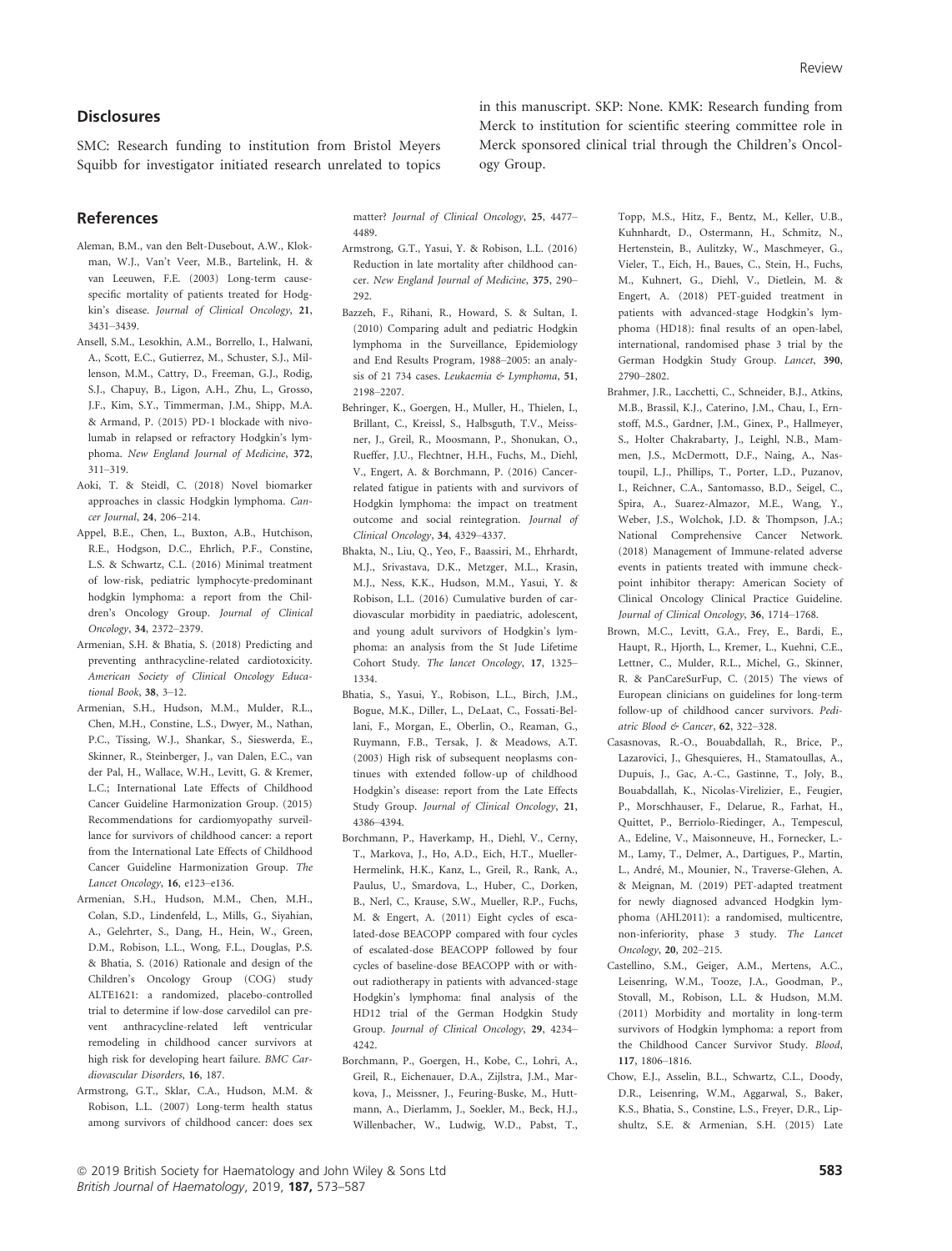mortality after dexrazoxane treatment: a report from the Children's Oncology Group. Journal of Clinical Oncology, 33, 2639–2645.

- Clement, S.C., Kremer, L.C.M., Verburg, F.A., Simmons, J.H., Goldfarb, M., Peeters, R.P., Alexander, E.K., Bardi, E., Brignardello, E., Constine, L.S., Dinauer, C.A., Drozd, V.M., Felicetti, F., Frey, E., Heinzel, A., van den Heuvel-Eibrink, M.M., Huang, S.A., Links, T.P., Lorenz, K., Mulder, R.L., Neggers, S.J., Nieveen van Dijkum, E.J.M., Oeffinger, K.C., van Rijn, R.R., Rivkees, S.A., Ronckers, C.M., Schneider, A.B., Skinner, R., Wasserman, J.D., Wynn, T., Hudson, M.M., Nathan, P.C. & van Santen, H.M. (2018) Balancing the benefits and harms of thyroid cancer surveillance in survivors of Childhood, adolescent and young adult cancer: Recommendations from the international Late Effects of Childhood Cancer Guideline Harmonization Group in collaboration with the PanCareSurFup Consortium. Cancer Treatment Reviews, 63, 28– 39.
- Cole, P.D., McCarten, K.M., Pei, Q., Spira, M., Metzger, M.L., Drachtman, R.A., Horton, T.M., Bush, R., Blaney, S.M., Weigel, B.J. & Kelly, K.M. (2018) Brentuximab vedotin with gemcitabine for paediatric and young adult patients with relapsed or refractory Hodgkin's lymphoma (AHOD1221): a Children's Oncology Group, multicentre single-arm, phase 1–2 trial. The lancet Oncology, 19, 1229–1238.
- Connors, J.M., Jurczak, W., Straus, D.J., Ansell, S.M., Kim, W.S., Gallamini, A., Younes, A., Alekseev, S., Illes, A., Picardi, M., Lech-Maranda, E., Oki, Y., Feldman, T., Smolewski, P., Savage, K.J., Bartlett, N.L., Walewski, J., Chen, R., Ramchandren, R., Zinzani, P.L., Cunningham, D., Rosta, A., Josephson, N.C., Song, E., Sachs, J., Liu, R., Jolin, H.A., Huebner, D. & Radford, J.; ECHELON-1 Study Group. (2018) Brentuximab vedotin with chemotherapy for stage III or IV Hodgkin's lymphoma. New England Journal of Medicine, 378, 331–344.
- Flerlage, J.E., Metzger, M.L., Wu, J. & Panetta, J.C. (2016) Pharmacokinetics, immunogenicity, and safety of weekly dosing of brentuximab vedotin in pediatric patients with Hodgkin lymphoma. Cancer Chemotherapy and Pharmacology, 78, 1217–1223.
- Flerlage, J.E., Kelly, K.M., Beishuizen, A., Cho, S., De Alarcon, P.A., Dieckmann, U., Drachtman, R.A., Hoppe, B.S., Howard, S.C., Kaste, S.C., Kluge, R., Kurch, L., Landman-Parker, J., Lewis, J., Link, M.P., McCarten, K., Punnett, A., Stoevesandt, D., Voss, S.D., Wallace, W.H., Mauz-Korholz, C. & Metzger, M.L. (2017) Staging evaluation and response criteria harmonization (SEARCH) for childhood, adolescent and young adult Hodgkin lymphoma (CAYAHL): methodology statement. Pediatric Blood & Cancer, 64, e26421.
- Friedman, D.L., Chen, L., Wolden, S., Buxton, A., McCarten, K., FitzGerald, T.J., Kessel, S., De Alarcon, P.A., Chen, A.R., Kobrinsky, N., Ehrlich, P., Hutchison, R.E., Constine, L.S. &

Schwartz, C.L. (2014) Dose-intensive responsebased chemotherapy and radiation therapy for children and adolescents with newly diagnosed intermediate-risk hodgkin lymphoma: a report from the Children's Oncology Group Study AHOD0031. Journal of Clinical Oncology, 32, 3651–3658.

- Geenen, M.M., Cardous-Ubbink, M.C., Kremer, L.C., van den Bos, C., van der Pal, H.J., Heinen, R.C., Jaspers, M.W., Koning, C.C., Oldenburger, F., Langeveld, N.E., Hart, A.A., Bakker, P.J., Caron, H.N. & van Leeuwen, F.E. (2007) Medical assessment of adverse health outcomes in long-term survivors of childhood cancer. JAMA, 297, 2705–2715.
- Geoerger, B., Kang, H., Yalon-Oren, M., Marshall, L., Vezina, C., Pappo, A., Laetsch, T., Petrilli, A., Ebinger, M., Toporski, J., Glade-Bender, J., Nicholls, W., Fox, E., DuBois, S., Macy, M., Cohn, S., Pathiraja, K., Diede, S., Ebbinghaus, S. & Pinto, N. (2018) KEYNOTE-051: An update on the phase 2 results of pembrolizumab (pembro) in pediatric patients (pts) with advanced melanoma or a PD-L1– positive advanced, relapsed or refractory solid tumor or lymphoma. Journal of Clinical Oncology, 36, 10525.
- Gibson, T.M., Mostoufi-Moab, S., Stratton, K.L., Leisenring, W.M., Barnea, D., Chow, E.J., Donaldson, S.S., Howell, R.M., Hudson, M.M., Mahajan, A., Nathan, P.C., Ness, K.K., Sklar, C.A., Tonorezos, E.S., Weldon, C.B., Wells, E.M., Yasui, Y., Armstrong, G.T., Robison, L.L. & Oeffinger, K.C. (2018) Temporal patterns in the risk of chronic health conditions in survivors of childhood cancer diagnosed 1970–99: a report from the Childhood Cancer Survivor Study cohort. The lancet Oncology, 19, 1590– 1601.
- Gordon, L.I., Hong, F., Fisher, R.I., Bartlett, N.L., Connors, J.M., Gascoyne, R.D., Wagner, H., Stiff, P.J., Cheson, B.D., Gospodarowicz, M., Advani, R., Kahl, B.S., Friedberg, J.W., Blum, K.A., Habermann, T.M., Tuscano, J.M., Hoppe, R.T. & Horning, S.J. (2013) Randomized phase III trial of ABVD versus Stanford V with or without radiation therapy in locally extensive and advanced-stage Hodgkin lymphoma: an intergroup study coordinated by the Eastern Cooperative Oncology Group (E2496). Journal of Clinical Oncology, 31, 684–691.
- Green, D.M., Kawashima, T., Stovall, M., Leisenring, W., Sklar, C.A., Mertens, A.C., Donaldson, S.S., Byrne, J. & Robison, L.L. (2010) Fertility of male survivors of childhood cancer: a report from the Childhood Cancer Survivor Study. Journal of Clinical Oncology, 28, 332–339.
- Grubb, W.R., Neboori, H.J., Diaz, A.D., Li, H., Kwon, D. & Panoff, J. (2016) Racial and ethnic disparities in the pediatric Hodgkin lymphoma population. Pediatric Blood & Cancer, 63, 428-435.
- Hahn, E.E., Wu, Y.L., Munoz-Plaza, C.E., Garcia Delgadillo, J., Cooper, R.M. & Chao, C.R. (2019) Use of recommended posttreatment

services for adolescent and young adult survivors of Hodgkin lymphoma. Cancer, 125, 1558–1567.

- Hanly, P., Soerjomataram, I. & Sharp, L. (2015) Measuring the societal burden of cancer: the cost of lost productivity due to premature cancer-related mortality in Europe. International Journal of Cancer, 136, E136–145.
- Harker-Murray, P.D., Drachtman, R.A., Hodgson, D.C., Chauvenet, A.R., Kelly, K.M. & Cole, P.D. (2014) Stratification of treatment intensity in relapsed pediatric Hodgkin lymphoma. Pediatric Blood & Cancer, 61, 579–586.
- Hasenclever, D. & Diehl, V. (1998) A prognostic score for advanced Hodgkin's disease. International prognostic factors project on advanced Hodgkin's disease. New England Journal of Medicine, 339, 1506–1514.
- Henderson, T.O., Castellino, S.M., Keller, F.G., Kelly, K.M., Curtis, R., Conti, R.M. & Parsons, S.K. (2016) Approach and feasibility of patientreported outcomes (PROs) in a phase III clinical trial for advanced stage classical Hodgkin lymphoma (cHL) in children and adolescents. Blood, 128, 3583.
- Hoppe, B.S., Hill-Kayser, C.E., Tseng, Y.D., Flampouri, S., Elmongy, H.M., Cahlon, O., Mendenhall, N.P., Maity, A., McGee, L.A. & Plastaras, J.P. (2017) Consolidative proton therapy after chemotherapy for patients with Hodgkin lymphoma. Annals of Oncology, 28, 2179–2184.
- Hudson, M.M., Mertens, A.C., Yasui, Y., Hobbie, W., Chen, H., Gurney, J.G., Yeazel, M., Recklitis, C.J., Marina, N., Robison, L.R. & Oeffinger, K.C. (2003) Health status of adult long-term survivors of childhood cancer: a report from the Childhood Cancer Survivor Study. JAMA, 290, 1583–1592.
- Hudson, M.M., Leisenring, W., Stratton, K.K., Tinner, N., Steen, B.D., Ogg, S., Barnes, L., Oeffinger, K.C., Robison, L.L. & Cox, C.L. (2014) Increasing cardiomyopathy screening in at-risk adult survivors of pediatric malignancies: a randomized controlled trial. Journal of Clinical Oncology, 32, 3974–3981.
- Ihara, K. (2019) Immune checkpoint inhibitor therapy for pediatric cancers: a mini review of endocrine adverse events. Clinical Pediatric Endocrinology, 28, 59–68.
- Johnson, P.W., Sydes, M.R., Hancock, B.W., Cullen, M., Radford, J.A. & Stenning, S.P. (2010) Consolidation radiotherapy in patients with advanced Hodgkin's lymphoma: survival data from the UKLG LY09 randomized controlled trial (ISRCTN97144519). Journal of Clinical Oncology, 28, 3352–3359.
- Jones, L.W., Liu, Q., Armstrong, G.T., Ness, K.K., Yasui, Y., Devine, K., Tonorezos, E., Soares-Miranda, L., Sklar, C.A., Douglas, P.S., Robison, L.L. & Oeffinger, K.C. (2014) Exercise and risk of major cardiovascular events in adult survivors of childhood hodgkin lymphoma: a report from the childhood cancer survivor study. Journal of Clinical Oncology, 32, 3643–3650.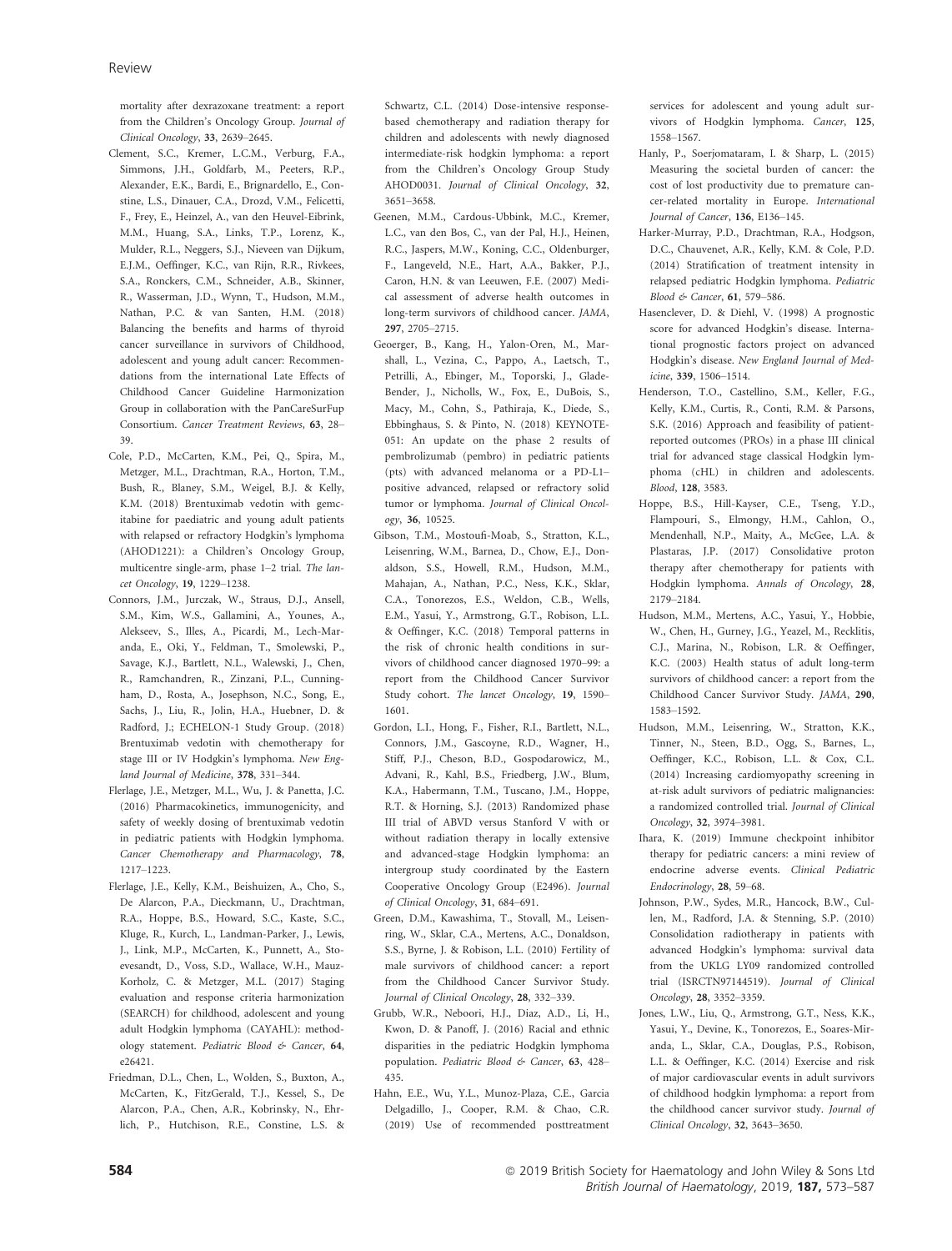- Kahn, J.M. & Kelly, K.M. (2018) Adolescent and young adult Hodgkin lymphoma: raising the bar through collaborative science and multidisciplinary care. Pediatric Blood & Cancer, 65, e27033.
- Kahn, J.M., Kelly, K.M., Pei, Q., Friedman, D.L., Keller, F., Bush, R., Bhatia, S., Henderson, T.O., Schwartz, C.L. & Castellino, S.M. (2017) Survival by race/ethnicity in children and adolescents with Hodgkin lymphoma treated on cooperative group trials in the U.S. and Canada: a pooled analysis of Children's Oncology Group trials. Blood, 130, 607.
- Kahn, J.M., Kelly, K., Pei, Q., Friedman, D., Keller, F., Bush, R., Bhatia, S., Henderson, T., Schwartz, C. & Castellino, S.M. (2018) Survival by age in children and adolescents with Hodgkin lymphoma: a pooled analysis of Children's Oncology Group (COG) trials. Journal of Clinical Oncology, 36, 7543.
- Keegan, T.H., DeRouen, M.C., Parsons, H.M., Clarke, C.A., Goldberg, D., Flowers, C.R. & Glaser, S.L. (2016) Impact of treatment and insurance on socioeconomic disparities in survival after adolescent and young adult Hodgkin lymphoma: a population-based study. Cancer Epidemiology, Biomarkers & Prevention, 25, 264– 273.
- Keller, F.G., Castellino, S.M., Chen, L., Pei, Q., Voss, S.D., McCarten, K.M., Senn, S.L., Buxton, A.B., Bush, R., Constine, L.S. & Schwartz, C.L. (2018) Results of the AHOD0431 trial of response adapted therapy and a salvage strategy for limited stage, classical Hodgkin lymphoma: a report from the Children's Oncology Group. Cancer, 124, 3210–3219.
- Kelly, K.M. (2015) Hodgkin lymphoma in children and adolescents: improving the therapeutic index. Blood, 126, 2452–2458.
- Kelly, K.M., Sposto, R., Hutchinson, R., Massey, V., McCarten, K., Perkins, S., Lones, M., Villaluna, D. & Weiner, M. (2011) BEACOPP chemotherapy is a highly effective regimen in children and adolescents with high-risk Hodgkin lymphoma: a report from the Children's Oncology Group. Blood, 117, 2596–2603.
- Kelly, K., Cole, P., Pei, Q., Bush, R., Roberts, K., Hodgson, D., McCarten, K., Cho, S. & Schwartz, C. (2019) Response adapted therapy for the treatment of children with newly diagnosed high risk Hodgkin lymphoma (AHOD0831): a report from the Children's Oncology Group. British Journal of Haematology. [Epub ahead of print]. [https://doi.org/10.1111/bjh.16014.](https://doi.org/10.1111/bjh.16014)
- Kim, E.S., Bruinooge, S.S., Roberts, S., Ison, G., Lin, N.U., Gore, L., Uldrick, T.S., Lichtman, S.M., Roach, N., Beaver, J.A., Sridhara, R., Hesketh, P.J., Denicoff, A.M., Garrett-Mayer, E., Rubin, E., Multani, P., Prowell, T.M., Schenkel, C., Kozak, M., Allen, J., Sigal, E. & Schilsky, R.L. (2017) Broadening eligibility criteria to make clinical trials more representative: American Society of Clinical Oncology and Friends of Cancer Research Joint Research Statement. Journal of Clinical Oncology, 35, 3737–3744.
- Korholz, D., Claviez, A., Hasenclever, D., Kluge, R., Hirsch, W., Kamprad, F., Dorffel, W., Wickmann, L., Papsdorf, K., Dieckmann, K., Kahn, T., Mauz-Korholz, C., Dannenberg, C., Potter, R., Brosteanu, O., Schellong, G. & Sabri, O. (2004) The concept of the GPOH-HD 2003 therapy study for pediatric Hodgkin's disease: evolution in the tradition of the DAL/GPOH studies. Klinische Padiatrie, 216, 150–156.
- Kreissl, S., Mueller, H., Goergen, H., Mayer, A., Brillant, C., Behringer, K., Halbsguth, T.V., Hitz, F., Soekler, M., Shonukan, O., Rueffer, J.U., Flechtner, H.H., Fuchs, M., Diehl, V., Engert, A. & Borchmann, P.; German Hodgkin Study Group. (2016) Cancer-related fatigue in patients with and survivors of Hodgkin's lymphoma: a longitudinal study of the German Hodgkin Study Group. The lancet Oncology, 17, 1453– 1462.
- Kreissl, S., Goergen, H., Muller, H., Meissner, J., Mehnert, A., Burkle, C., Fuchs, M., Engert, A., Behringer, K. & Borchmann, P.; German Hodgkin Study Group. (2019) Survivors' perspectives on risks and benefits of Hodgkin lymphoma treatment: results of a survey by the German Hodgkin Study Group. Leukaemia & Lymphoma, 60, 1389–1398.
- Kremer, L.C., Mulder, R.L., Oeffinger, K.C., Bhatia, S., Landier, W., Levitt, G., Constine, L.S., Wallace, W.H., Caron, H.N., Armenian, S.H., Skinner, R. & Hudson, M.M.; International Late Effects of Childhood Cancer Guideline Harmonization Group. (2013) A worldwide collaboration to harmonize guidelines for the long-term follow-up of childhood and young adult cancer survivors: a report from the International Late Effects of Childhood Cancer Guideline Harmonization Group. Pediatric Blood & Cancer, 60, 543–549.
- Krull, K.R., Sabin, N.D., Reddick, W.E., Zhu, L., Armstrong, G.T., Green, D.M., Arevalo, A.R., Krasin, M.J., Srivastava, D.K., Robison, L.L. & Hudson, M.M. (2012) Neurocognitive function and CNS integrity in adult survivors of childhood hodgkin lymphoma. Journal of Clinical Oncology, 30, 3618–3624.
- Landier, W., Bhatia, S., Eshelman, D.A., Forte, K.J., Sweeney, T., Hester, A.L., Darling, J., Armstrong, F.D., Blatt, J., Constine, L.S., Freeman, C.R., Friedman, D.L., Green, D.M., Marina, N., Meadows, A.T., Neglia, J.P., Oeffinger, K.C., Robison, L.L., Ruccione, K.S., Sklar, C.A. & Hudson, M.M. (2004) Development of riskbased guidelines for pediatric cancer survivors: the Children's Oncology Group Long-Term Follow-Up Guidelines from the Children's Oncology Group Late Effects Committee and Nursing Discipline. Journal of Clinical Oncology, 22, 4979–4990.
- Landman-Parker, J., Pacquement, H., Leblanc, T., Habrand, J.L., Terrier-Lacombe, M.J., Bertrand, Y., Perel, Y., Robert, A., Coze, C., Thuret, I., Donadieu, J., Schaison, G., Leverger, G., Lemerle, J. & Oberlin, O. (2000) Localized childhood Hodgkin's disease: response-adapted

chemotherapy with etoposide, bleomycin, vinblastine, and prednisone before low-dose radiation therapy-results of the French Society of Pediatric Oncology Study MDH90. Journal of Clinical Oncology, 18, 1500–1507.

- van Leeuwen, F.E., Klokman, W.J., Veer, M.B., Hagenbeek, A., Krol, A.D., Vetter, U.A., Schaapveld, M., van Heerde, P., Burgers, J.M., Somers, R. & Aleman, B.M. (2000) Long-term risk of second malignancy in survivors of Hodgkin's disease treated during adolescence or young adulthood. Journal of Clinical Oncology, 18, 487– 497.
- Levine, J., Canada, A. & Stern, C.J. (2010) Fertility preservation in adolescents and young adults with cancer. Journal of Clinical Oncology, 28, 4831–4841.
- Linendoll, N., Saunders, T., Burns, R., Nyce, J.D., Wendell, K.B., Evens, A.M. & Parsons, S.K. (2016) Health-related quality of life in Hodgkin lymphoma: a systematic review. Health and Quality of Life Outcomes, 14, 114.
- Lipshultz, S.E., Diamond, M.B., Franco, V.I., Aggarwal, S., Leger, K., Santos, M.V., Sallan, S.E. & Chow, E.J. (2014) Managing chemotherapy-related cardiotoxicity in survivors of childhood cancers. Paediatric Drugs, 16, 373–389.
- Locatelli, F., Mauz-Koerholz, C., Neville, K., Llort, A., Beishuizen, A., Daw, S., Pillon, M., Aladjidi, N., Klingebiel, T., Landman-Parker, J., Medina-Sanson, A., August, K., Sachs, J., Hoffman, K., Kinley, J., Song, S., Song, G., Zhang, S., Suri, A. & Gore, L. (2018) Brentuximab vedotin for paediatric relapsed or refractory Hodgkin's lymphoma and anaplastic large-cell lymphoma: a multicentre, open-label, phase 1/2 study. The Lancet Haematology, 5, e450–e461.
- Marks, L.J., Pei, Q., Bush, R., Buxton, A., Appel, B., Kelly, K.M., Schwartz, C.L. & Friedman, D.L. (2018) Outcomes in intermediate-risk pediatric lymphocyte-predominant Hodgkin lymphoma: a report from the Children's Oncology Group. Pediatric Blood & Cancer, 65, e27375.
- Mauz-Korholz, C., Hasenclever, D., Dorffel, W., Ruschke, K., Pelz, T., Voigt, A., Stiefel, M., Winkler, M., Vilser, C., Dieckmann, K., Karlen, J., Bergstrasser, E., Fossa, A., Mann, G., Hummel, M., Klapper, W., Stein, H., Vordermark, D., Kluge, R. & Korholz, D. (2010) Procarbazinefree OEPA-COPDAC chemotherapy in boys and standard OPPA-COPP in girls have comparable effectiveness in pediatric Hodgkin's lymphoma: the GPOH-HD-2002 study. Journal of Clinical Oncology, 28, 3680–3686.
- Mauz-Korholz, C., Kelly, K., Keller, F., Giulino-Roth, L., Nahar, A. & Balakumaran, A. (2018) KEYNOTE- 667: Phase 2, open-label study of pembrolizumab in children and young adults with newly diagnosed classical Hodgkin lymphoma (cHL) with slow early response (SER) to frontline chemotherapy. Journal of Clinical Oncology, 36, TPS7583.
- Metzger, M.L., Castellino, S.M., Hudson, M.M., Rai, S.N., Kaste, S.C., Krasin, M.J., Kun, L.E., Pui, C.H. & Howard, S.C. (2008) Effect of race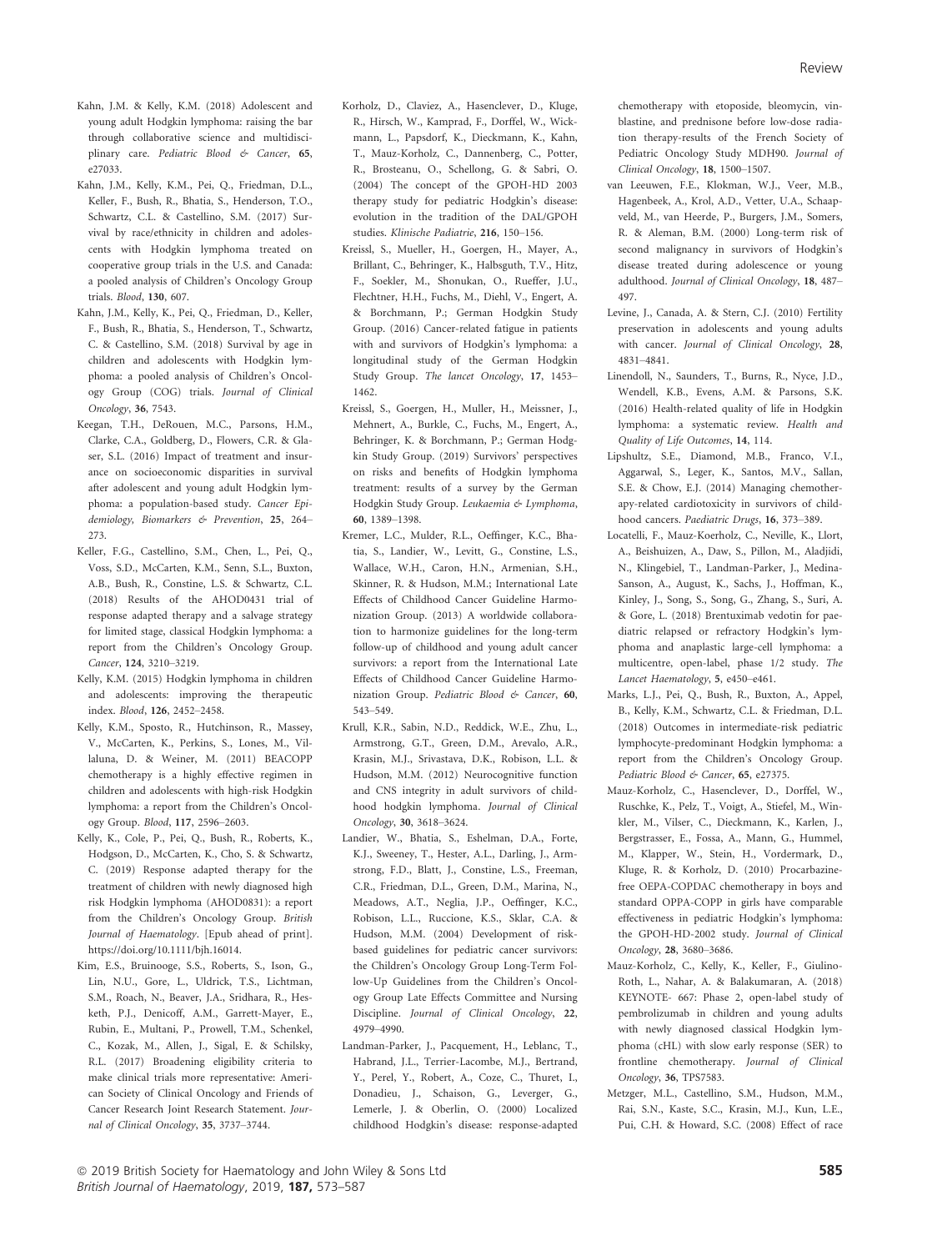on the outcome of pediatric patients with Hodgkin's lymphoma. Journal of Clinical Oncology, 26, 1282–1288.

- Metzger, M.L., Weinstein, H.J., Hudson, M.M., Billett, A.L., Larsen, E.C., Friedmann, A., Howard, S.C., Donaldson, S.S., Krasin, M.J., Kun, L.E., Marcus, K.J., Yock, T.I., Tarbell, N., Billups, C.A., Wu, J. & Link, M.P. (2012) Association between radiotherapy vs no radiotherapy based on early response to VAMP chemotherapy and survival among children with favorable-risk Hodgkin lymphoma. JAMA, 307, 2609–2616.
- Moravek, M.B., Appiah, L.C., Anazodo, A., Burns, K.C., Gomez-Lobo, V., Hoefgen, H.R., Jaworek Frias, O., Laronda, M.M., Levine, J., Meacham, L.R., Pavone, M.E., Quinn, G.P., Rowell, E.E., Strine, A.C., Woodruff, T.K. & Nahata, L. (2019) Development of a pediatric fertility preservation program: a report from the Pediatric Initiative Network of the Oncofertility Consortium. Journal of Adolescent Health, 64, 563–573.
- Mottok, A., Johnston, R., Chan, F., Scott, D., Friedman, D., Schwartz, C.L., Kelly, K., Horton, T. & Steidl, C. (2015) Prediction of primary treatment outcome using gene expression profiling of pre-treatment biopsies obtained from childhood and adolescent Hodgkin lymphoma patients. Blood, 126, 175.
- Mulder, R.L., Kremer, L.C., Hudson, M.M., Bhatia, S., Landier, W., Levitt, G., Constine, L.S., Wallace, W.H., van Leeuwen, F.E., Ronckers, C.M., Henderson, T.O., Dwyer, M., Skinner, R. & Oeffinger, K.C.; International Late Effects of Childhood Cancer Guideline Harmonization Group. (2013) Recommendations for breast cancer surveillance for female survivors of childhood, adolescent, and young adult cancer given chest radiation: a report from the International Late Effects of Childhood Cancer Guideline Harmonization Group. The Lancet Oncology, 14, e621–629.
- NCCN. (2019) Guidelines version 2.2019 Hodgkin lymphoma (age ≥18 years). [https://www.nccn.](https://www.nccn.org/professionals/physician_gls/pdf/hodgkins.pdf) [org/professionals/physician\\_gls/pdf/hodgkins.pdf.](https://www.nccn.org/professionals/physician_gls/pdf/hodgkins.pdf)
- Nijdam, A., Dekker, N., Aleman, B.M.P., Van 't Veer, M.B., Daniels, L.A., van der Maazen, R.W., Janus, C.P.M., de Weijer, R.J., Zijlstra, J.M., Stedema, F.G., Ta, B.D., Posthuma, E.F.M., Manenschijn, A., Dielwart, M.F.H., Bilgin, Y.M., van den Heuvel, M.J., Boersma, R.S., van Leeuwen, F.E. & Raemaekers, J.M.M. (2019) Setting up a national infrastructure for survivorship care after treatment for Hodgkin lymphoma. British Journal of Haematology, 186, e103–e108.
- Oeffinger, K.C., Mertens, A.C., Sklar, C.A., Kawashima, T., Hudson, M.M., Meadows, A.T., Friedman, D.L., Marina, N., Hobbie, W., Kadan-Lottick, N.S., Schwartz, C.L., Leisenring, W. & Robison, L.L. (2006) Chronic health conditions in adult survivors of childhood cancer. New England Journal of Medicine, 355, 1572– 1582.
- Oeffinger, K.C., Hudson, M.M., Mertens, A.C., Smith, S.M., Mitby, P.A., Eshelman-Kent, D.A.,

Ford, J.S., Jones, J.K., Kamani, S. & Robison, L.L. (2011) Increasing rates of breast cancer and cardiac surveillance among high-risk survivors of childhood Hodgkin lymphoma following a mailed, one-page survivorship care plan. Pediatric Blood & Cancer, 56, 818–824.

- Opstal-van Winden, A., de Haan, H., Hauptmann, M., Schmidt, M., Broeks, A., Russell, N., Janus, C., Krol, A., van der Baan, F., De Bruin, M., van Eggermond, A., Dennis, J., Anton-Culver, H., Haiman, C., Sawyer, E., Cox, A., Devilee, P., Hooning, M., Peto, J., Couch, F., Pharoah, P., Orr, N., Easton, D., Aleman, B., Strong, L., Bhatia, S., Cooke, R., Robison, L., Swerdlow, A. & van Leeuwen, F. (2019) Genetic susceptibility to radiation-induced breast cancer after Hodgkin lymphoma. Blood, 133, 1130–1139.
- Park, S.I., Serody, J.S., Shea, T.C., Grover, N.S., Ivanova, A., Morrison, K., Eldridge, P., Mckay, K., Cheng, C.J., Covington, D., Wehner, K., Dotti, G. & Savoldo, B. (2017) A phase 1b/2 study of CD30-specific chimeric antigen receptor T-cell (CAR-T) therapy in combination with bendamustine in patients with CD30+ Hodgkin and non-Hodgkin lymphoma. Journal of Clinical Oncology, 35, TPS3095.
- Parsons, S.K. & Kumar, A.J. (2019) Adolescent and young adult cancer care: Financial hardship and continued uncertainty. Pediatric Blood & Cancer, 66, e27587.
- Parsons, S.K., Rodday, A.M., Bush, R., Pei, Q., Waheed, A., Keller, F.G., Kelly, K.M., Henderson, T.O. & Castellino, S.M. (2018a) Health-related quality of life (HRQL) trajectories during treatment for advanced stage pediatric Hodgkin lymphoma (HL). Blood, 132, 3587.
- Parsons, S.K., Castellino, S.M. & Yabroff, K.R. (2018b) Cost, value, and financial hardship in cancer care: implications for pediatric oncology. American Society of Clinical Oncology Educational Book, 38, 850–860.
- Parsons, S.K., Kelly, M.J., Cohen, J.T., Castellino, S.M., Henderson, T.O., Kelly, K.M., Keller, F.G., Henzer, T.J., Kumar, A.J., Johnson, P., Meyer, R.M., Radford, J., Raemaekers, J., Hodgson, D.C. & Evens, A.M. (2018c) Early-stage Hodgkin lymphoma in the modern era: simulation modelling to delineate long-term patient outcomes. British Journal of Haematology, 182, 212– 221.
- Parsons, S.K., Cohen, J.B. & Evens, A.M. (2019) Optimizing decision making in Hodgkin Lymphoma. In: Hodgkin Lymphoma: A Comprehensive Overview (ed. by A. Engert & A. Younes), Vol. In Press. Springer International Publishing, Cham, CH.
- Ramchandren, R., Domingo-Domenech, E., Rueda, A., Trneny, M., Feldman, T.A., Lee, H.J., Provencio, M., Sillaber, C., Cohen, J.B., Savage, K.J., Willenbacher, W., Ligon, A.H., Ouyang, J., Redd, R., Rodig, S.J., Shipp, M.A., Sacchi, M., Sumbul, A., Armand, P. & Ansell, S.M. (2019) Nivolumab for newly diagnosed advanced-stage classic Hodgkin lymphoma: safety and efficacy

in the phase II CheckMate 205 study. Journal of Clinical Oncology, 37, 1997–2007.

- Reichel, J., Chadburn, A., Rubinstein, P.G., Giulino-Roth, L., Tam, W., Liu, Y., Gaiolla, R., Eng, K., Brody, J., Inghirami, G., Carlo-Stella, C., Santoro, A., Rahal, D., Totonchy, J., Elemento, O., Cesarman, E. & Roshal, M. (2015) Flow sorting and exome sequencing reveal the oncogenome of primary Hodgkin and Reed-Sternberg cells. Blood, 125, 1061–1072.
- Roemer, M.G.M., Redd, R.A., Cader, F.Z., Pak, C.J., Abdelrahman, S., Ouyang, J., Sasse, S., Younes, A., Fanale, M., Santoro, A., Zinzani, P.L., Timmerman, J., Collins, G.P., Ramchandren, R., Cohen, J.B., De Boer, J.P., Kuruvilla, J., Savage, K.J., Trneny, M., Ansell, S., Kato, K., Farsaci, B., Sumbul, A., Armand, P., Neuberg, D.S., Pinkus, G.S., Ligon, A.H., Rodig, S.J. & Shipp, M.A. (2018) Major Histocompatibility complex class II and programmed death ligand 1 expression predict outcome after programmed death 1 blockade in classic Hodgkin lymphoma. Journal of Clinical Oncology, 36, 942–950.
- Satwani, P., Ahn, K.W., Carreras, J., Abdel-Azim, H., Cairo, M.S., Cashen, A., Chen, A.I., Cohen, J.B., Costa, L.J., Dandoy, C., Fenske, T.S., Freytes, C.O., Ganguly, S., Gale, R.P., Ghosh, N., Hertzberg, M.S., Hayashi, R.J., Kamble, R.T., Kanate, A.S., Keating, A., Kharfan-Dabaja, M.A., Lazarus, H.M., Marks, D.I., Nishihori, T., Olsson, R.F., Prestidge, T.D., Rolon, J.M., Savani, B.N., Vose, J.M., Wood, W.A., Inwards, D.J., Bachanova, V., Smith, S.M., Maloney, D.G., Sureda, A. & Hamadani, M. (2015) A prognostic model predicting autologous transplantation outcomes in children, adolescents and young adults with Hodgkin lymphoma. Bone Marrow Transplantation, 50, 1416–1423.
- Schellong, G., Riepenhausen, M., Bruch, C., Kotthoff, S., Vogt, J., Bolling, T., Dieckmann, K., Potter, R., Heinecke, A., Bramswig, J. & Dorffel, W. (2010) Late valvular and other cardiac diseases after different doses of mediastinal radiotherapy for Hodgkin disease in children and adolescents: report from the longitudinal GPOH follow-up project of the German-Austrian DAL-HD studies. Pediatric Blood & Cancer, 55, 1145-1152.
- Schwartz, C.L., Constine, L.S., Villaluna, D., London, W.B., Hutchison, R.E., Sposto, R., Lipshultz, S.E., Turner, C.S., deAlarcon, P.A. & Chauvenet, A. (2009) A risk-adapted, responsebased approach using ABVE-PC for children and adolescents with intermediate- and high-risk Hodgkin lymphoma: the results of P9425. Blood, 114, 2051–2059.
- Schwartz, C.L., Chen, L., McCarten, K., Wolden, S., Constine, L.S., Hutchison, R.E., de Alarcon, P.A., Keller, F.G., Kelly, K.M., Trippet, T.A., Voss, S.D. & Friedman, D.L. (2017) Childhood Hodgkin international prognostic score (CHIPS) predicts event-free survival in Hodgkin lymphoma: a report from the Children's Oncology Group. Pediatric Blood & Cancer, 64, e26278.